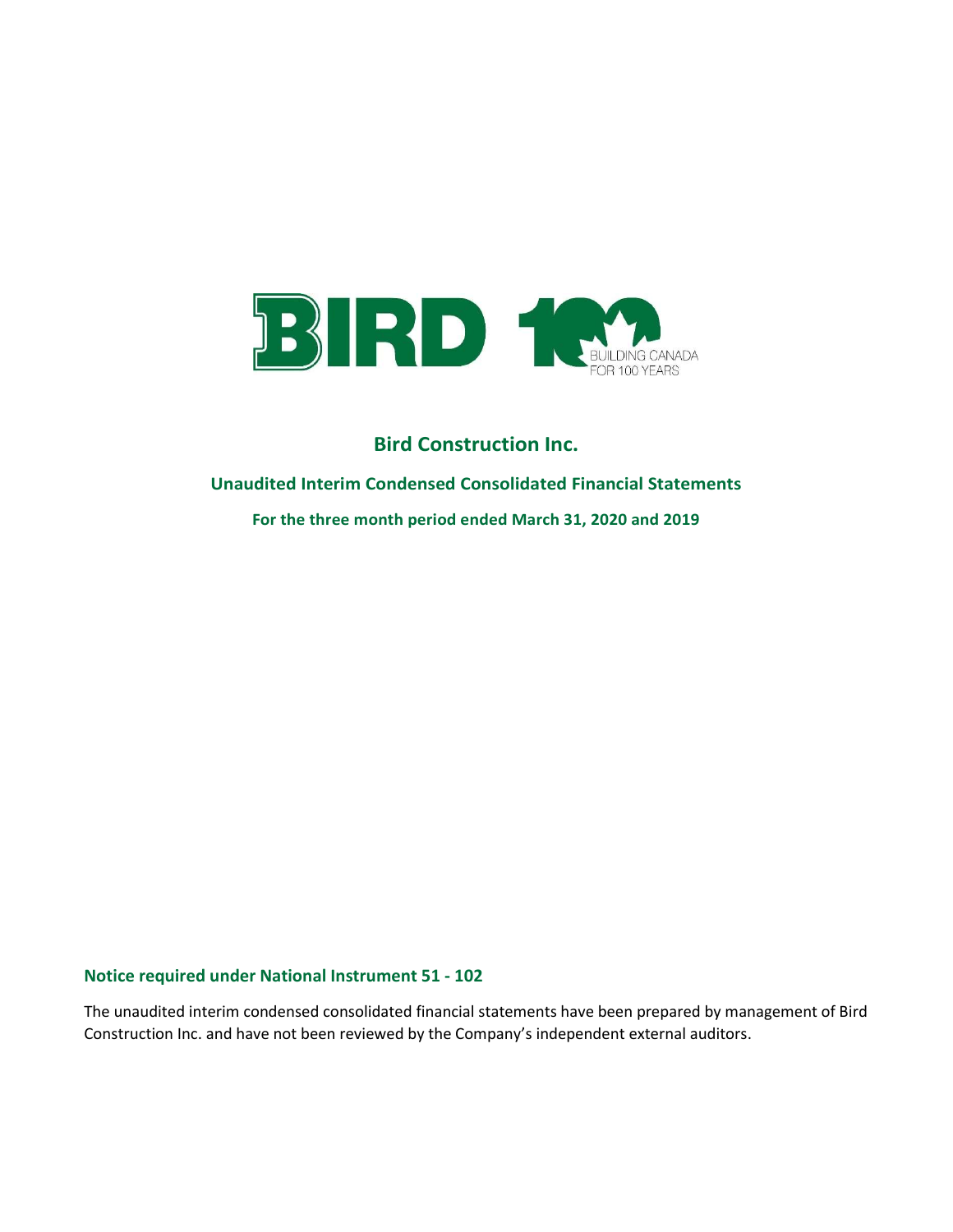# Bird Construction Inc. Consolidated Statement of Financial Position As at March 31, 2020 and December 31,2019

(in thousands of Canadian dollars, except per share amounts)

(unaudited)

|                                                  |                | March 31,     |          | December 31, |
|--------------------------------------------------|----------------|---------------|----------|--------------|
|                                                  | <b>Note</b>    | 2020          |          | 2019         |
| <b>ASSETS</b>                                    |                |               |          |              |
| <b>Current assets</b><br>Cash                    | 23             | \$<br>140,405 | <b>S</b> | 180,244      |
| Bankers' acceptances and short-term deposits     | 23             | 3,999         |          | 90           |
| Accounts receivable                              | 8              | 400,923       |          | 413,649      |
| Contract assets                                  | 6              | 23,029        |          | 31,018       |
| Contract assets - alternative finance projects   | $\overline{7}$ | 102,292       |          | 75,180       |
| Inventory                                        |                | 549           |          | 549          |
| Prepaid expenses                                 |                | 2,309         |          | 2,595        |
| Income taxes recoverable                         |                | 10,979        |          | 13,083       |
| Investments held for sale                        | 10             | 3,033         |          | 6,978        |
| Other assets                                     | 9              | 7,866         |          | 5,972        |
| <b>Total current assets</b>                      |                | 695,384       |          | 729,358      |
|                                                  |                |               |          |              |
| <b>Non-current assets</b>                        |                |               |          |              |
| Other assets                                     | 9              | 7,047         |          | 6,608        |
| Property and equipment                           | 11             | 45,641        |          | 46,016       |
| Right-of-use assets                              | 11             | 32,908        |          | 34,460       |
| Investments in equity accounted entities         | 10             | 10,736        |          | 10,185       |
| Deferred income tax asset                        |                | 10,944        |          | 11,287       |
| Intangible assets                                | 12             | 2,556         |          | 2,484        |
| Goodwill                                         | 12             | 16,389        |          | 16,389       |
| <b>Total non-current assets</b>                  |                | 126,221       |          | 127,429      |
| <b>TOTAL ASSETS</b>                              |                | \$<br>821,605 | S        | 856,787      |
|                                                  |                |               |          |              |
| <b>LIABILITIES</b><br><b>Current liabilities</b> |                |               |          |              |
| Accounts payable                                 |                | \$<br>368,207 | \$       | 419,923      |
| <b>Contract liabilities</b>                      | 6              | 96,730        |          | 112,126      |
| Dividends payable to shareholders                |                | 1,382         |          | 1,382        |
| Income taxes payable                             |                | 1,726         |          | 6,174        |
| Non-recourse project financing                   | $\overline{7}$ | 105,328       |          | 85,374       |
| Current portion of loans and borrowings          | 13             | 21,972        |          | 5,883        |
| Current portion of right-of-use liabilities      | 13             | 8,180         |          | 8,025        |
| Provisions                                       | 19             | 14,095        |          | 7,763        |
| <b>Other liabilities</b>                         | 15             | 2,731         |          | 2,205        |
| <b>Total current liabilities</b>                 |                | 620,351       |          | 648,855      |
|                                                  |                |               |          |              |
| <b>Non-current liabilities</b>                   |                |               |          |              |
| Loans and borrowings                             | 13             | 33,271        |          | 34,738       |
| Right-of-use liabilities                         | 13             | 21,687        |          | 23,075       |
| Deferred income tax liability                    |                | 12,250        |          | 13,868       |
| Other liabilities                                | 15             | 9,394         |          | 8,531        |
| <b>Total non-current liabilities</b>             |                | 76,602        |          | 80,212       |
| <b>TOTAL LIABILITITES</b>                        |                | 696,953       |          | 729,067      |
| <b>SHAREHOLDERS' EQUITY</b>                      |                |               |          |              |
| Shareholders' capital                            | 17             | 42,527        |          | 42,527       |
| Contributed surplus                              |                | 1,956         |          | 1,956        |
| Retained earnings                                |                | 80,175        |          | 83,197       |
| Accumulated other comprehensive income (loss)    |                | (6)           |          | 40           |
| <b>Total shareholders' equity</b>                |                | 124,652       |          | 127,720      |
| TOTAL LIABILITIES AND SHAREHOLDERS' EQUITY       |                | \$<br>821,605 | \$       | 856,787      |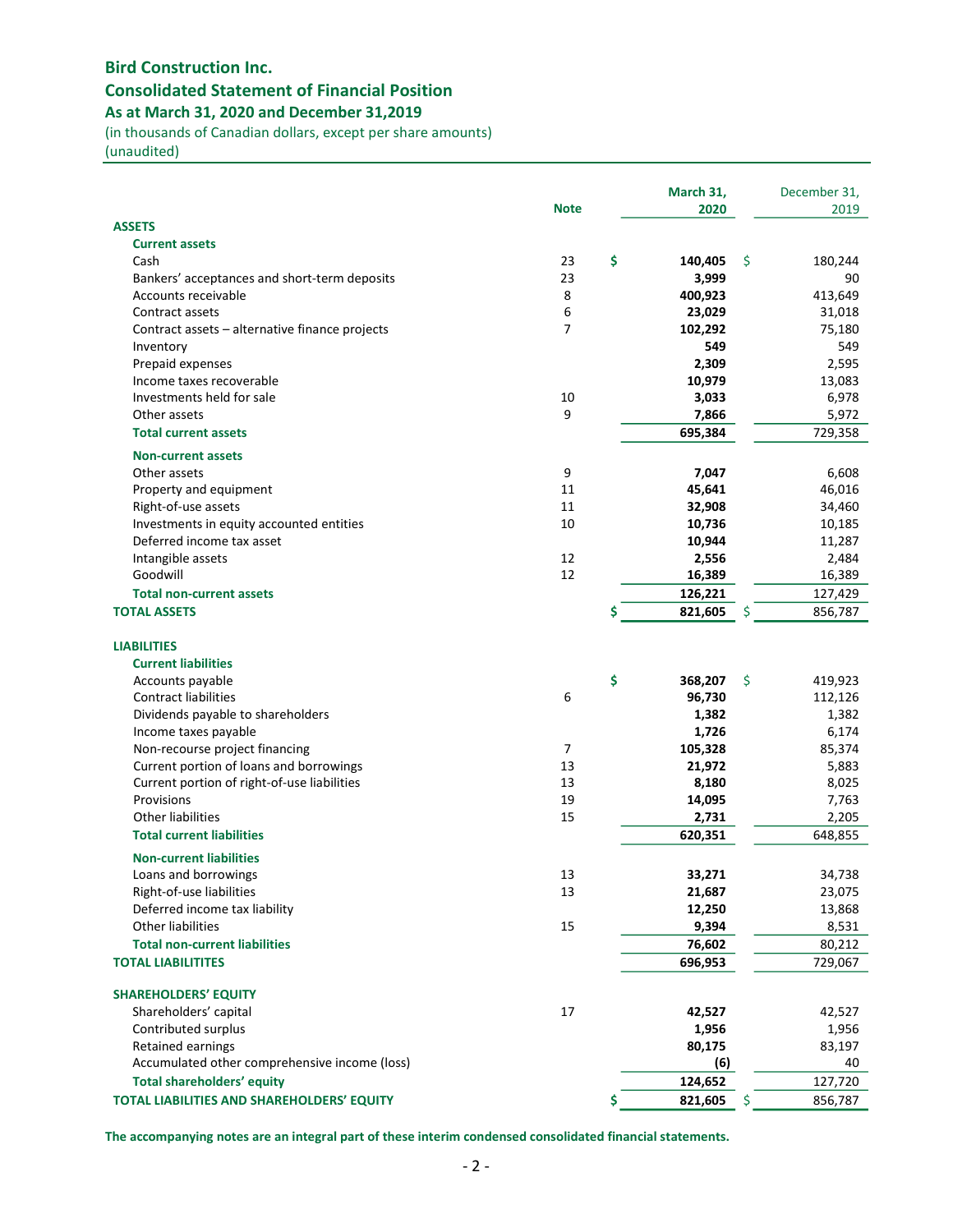# Consolidated Statement of Income (Loss)

# For the three month period ended March 31, 2020 and 2019

(in thousands of Canadian dollars, except per share amounts)

(unaudited)

|                                                                                 |             |    | For the three months ended March 31, |    |                     |  |  |
|---------------------------------------------------------------------------------|-------------|----|--------------------------------------|----|---------------------|--|--|
|                                                                                 | <b>Note</b> |    | 2020                                 |    | 2019                |  |  |
| Construction revenue<br>Costs of construction                                   | 6           | \$ | 321,646<br>304,730                   | -Ŝ | 261,777<br>255,461  |  |  |
| Gross profit                                                                    |             |    | 16,916                               |    | 6,316               |  |  |
| Income from equity accounted investments<br>General and administrative expenses | 10          |    | 1,722<br>(14, 769)                   |    | 700<br>(15,003)     |  |  |
| Income (loss) from operations                                                   |             |    | 3,869                                |    | (7,987)             |  |  |
| Finance income<br>Finance and other costs                                       | 20<br>21    |    | 766<br>(3,094)                       |    | 578<br>(1, 452)     |  |  |
| Income (loss) before income taxes<br>Income tax expense (recovery)              | 14          |    | 1,541<br>418                         |    | (8,861)<br>(2, 395) |  |  |
| Net income (loss) for the period                                                |             | Ś  | 1,123                                | -S | (6, 466)            |  |  |
| <b>Basic and diluted earnings (loss) per share</b>                              | 18          | \$ | 0.03                                 | Ś  | (0.15)              |  |  |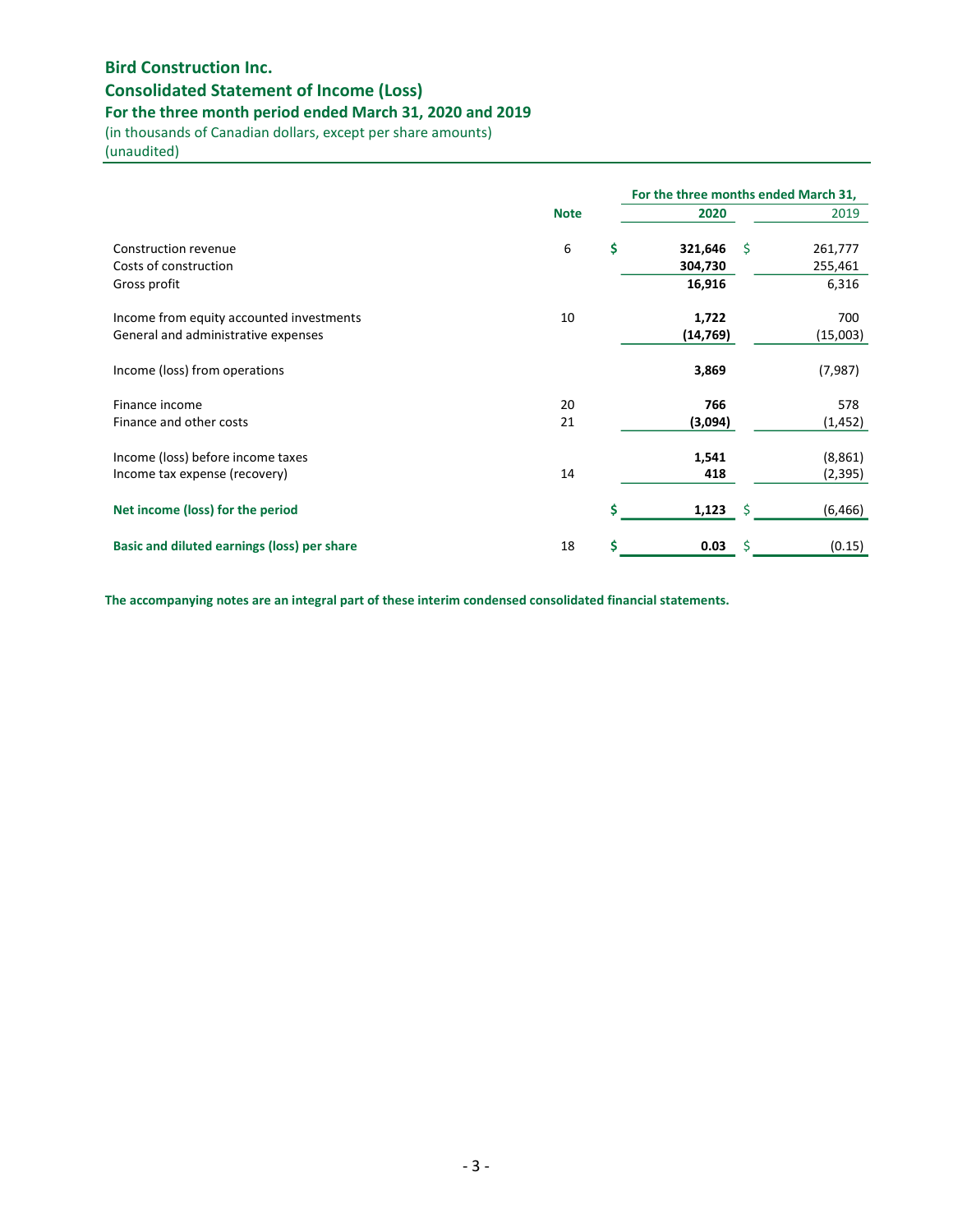# Consolidated Statement of Comprehensive Income (Loss)

For the three month period ended March 31, 2020 and 2019

(in thousands of Canadian dollars)

(unaudited)

|                                                                    |             | For the three months ended March 31, |          |
|--------------------------------------------------------------------|-------------|--------------------------------------|----------|
|                                                                    | <b>Note</b> | 2020                                 | 2019     |
| Net income (loss) for the period                                   |             | 1.123                                | (6, 466) |
| Other comprehensive income (loss) for the period:                  |             |                                      |          |
| Exchange differences on translating equity accounted investments   | 10          | (46)                                 | 37       |
| Items that may be reclassified to net income in subsequent periods |             | (46)                                 | 37       |
| Total other comprehensive income (loss) for the period             |             | (46)                                 | 37       |
| Total comprehensive income (loss) for the period                   |             | 1.077                                | (6, 429) |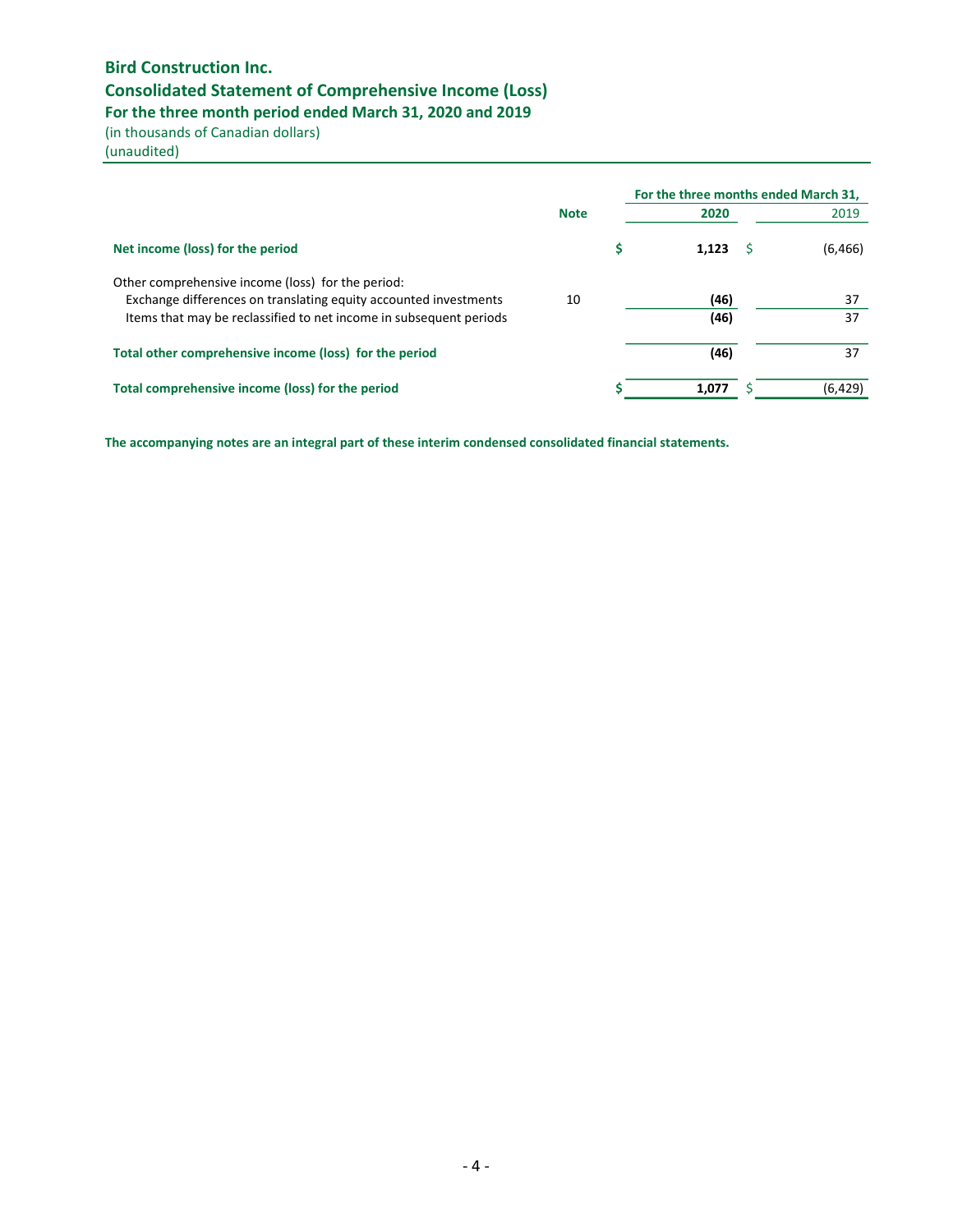# Consolidated Statement of Changes in Equity

For the three month period ended March 31, 2020 and 2019

(in thousands of Canadian dollars, except per share amounts) (unaudited)

|                                                                                                             | <b>Note</b> |    | Shareholders'<br>capital |   | <b>Contributed</b><br>surplus |    | <b>Retained</b><br>earnings |    | <b>Accumulated</b><br>other<br>comprehensive<br>income (loss) |     | <b>Total</b><br>equity     |
|-------------------------------------------------------------------------------------------------------------|-------------|----|--------------------------|---|-------------------------------|----|-----------------------------|----|---------------------------------------------------------------|-----|----------------------------|
| Balance, January 1, 2019                                                                                    |             | \$ | 42,527                   | Ŝ | 1,956                         | \$ | 89,761                      | \$ | 3                                                             | Ś   | 134,247                    |
| Net income (loss) for the period<br>Other comprehensive income<br>Total comprehensive income for the period |             |    |                          |   |                               |    | (6, 466)<br>(6, 466)        |    | 37<br>37                                                      |     | (6, 466)<br>37<br>(6, 429) |
| Contributions by and dividends to owners<br>Dividends declared to shareholders                              |             |    |                          |   |                               |    | (4, 145)<br>(4, 145)        |    |                                                               |     | (4, 145)<br>(4, 145)       |
| Balance, March 31, 2019                                                                                     |             | Ś  | 42,527                   | Ś | 1,956                         | Ś  | 79,150                      | Ś  | 40                                                            | Ś   | 123,673                    |
| Dividends declared per share                                                                                |             |    |                          |   |                               | \$ | 0.10                        |    |                                                               |     |                            |
| Balance, December 31, 2019                                                                                  |             | \$ | 42,527                   | Ś | 1,956                         | \$ | 83,197                      | Ŝ. | 40                                                            | Ś   | 127,720                    |
| Net income for the period<br>Other comprehensive income (loss)<br>Total comprehensive income for the period | 10          |    |                          |   |                               |    | 1,123<br>1,123              |    | (46)<br>(46)                                                  |     | 1,123<br>(46)<br>1,077     |
| Contributions by and dividends to owners<br>Dividends declared to shareholders                              |             |    |                          |   |                               |    | (4, 145)<br>(4, 145)        |    |                                                               |     | (4, 145)<br>(4, 145)       |
| Balance, March 31, 2020                                                                                     |             | \$ | 42,527                   | s | 1,956                         | \$ | 80,175                      | s  | (6)                                                           | -\$ | 124,652                    |
| Dividends declared per share                                                                                |             |    |                          |   |                               | \$ | 0.10                        |    |                                                               |     |                            |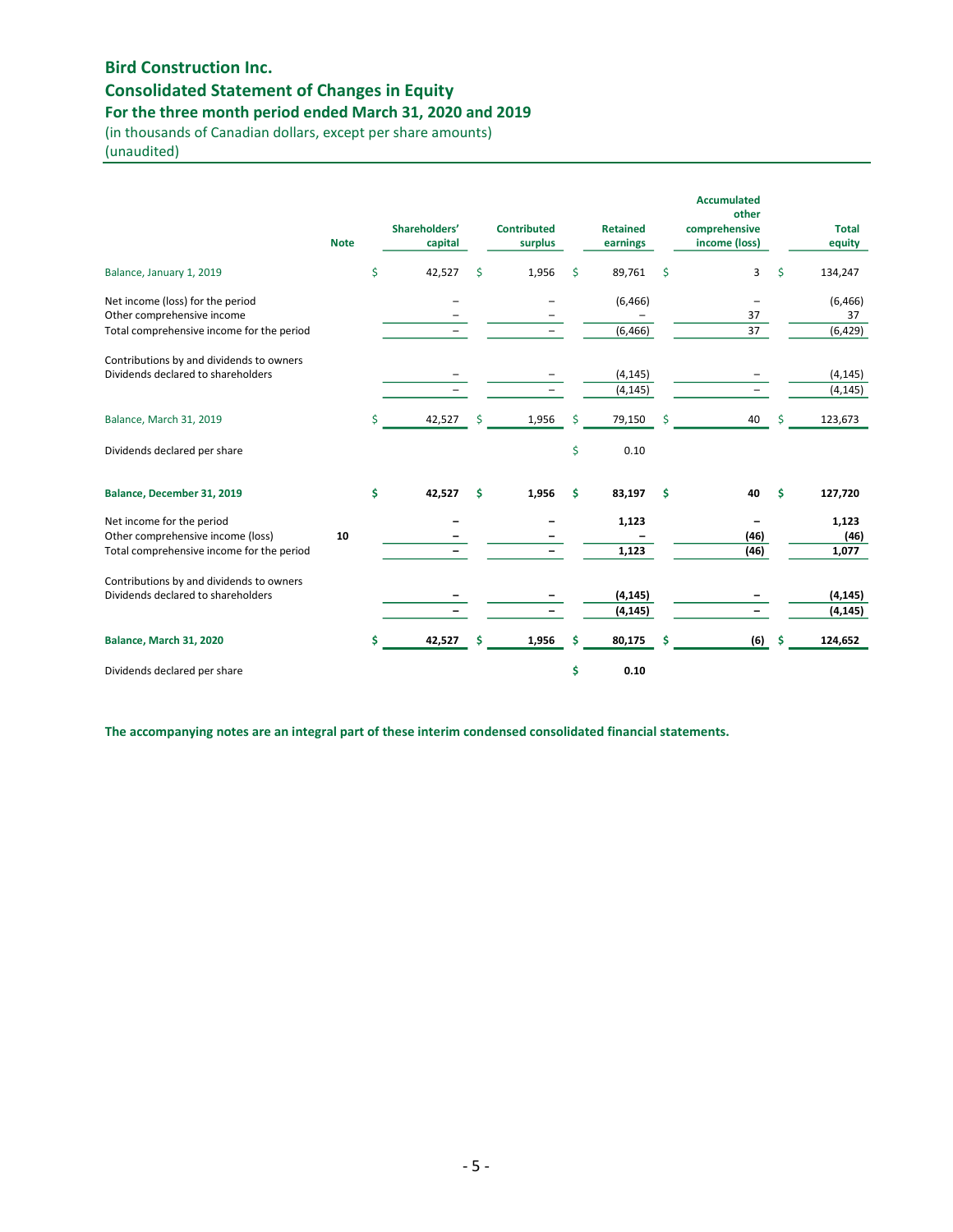# Bird Construction Inc. Consolidated Statement of Cash Flows For the three month period ended March 31, 2020 and 2019

(in thousands of Canadian dollars)

(unaudited)

|                                                                       |                | For the three months ended March 31, |                |
|-----------------------------------------------------------------------|----------------|--------------------------------------|----------------|
|                                                                       | <b>Note</b>    | 2020                                 | 2019           |
| Cash flows from (used in) operating activities                        |                |                                      |                |
| Net income (loss) for the period                                      |                | \$<br>1,123                          | \$<br>(6, 466) |
| Items not involving cash:                                             |                |                                      |                |
| Amortization                                                          | 12             | 229                                  | 175            |
| Depreciation                                                          | 11             | 3,639                                | 3,044          |
| Gain on sale of property and equipment                                |                | (175)                                | (235)          |
| Income from equity accounted investments                              | 10             | (1,722)                              | (700)          |
| Finance income                                                        | 20             | (766)                                | (578)          |
| Finance and other costs                                               | 21             | 3,094                                | 1,452          |
| Deferred compensation plan expense and other                          |                | 1,291                                | (271)          |
| Unrealized (gain) loss on investments and other                       |                | (72)                                 | 287            |
| Income tax expense (recovery)                                         | 14             | 418                                  | (2, 395)       |
| Cash flows from operations before changes in non-cash working capital |                | 7,059                                | (5,687)        |
| Changes in non-cash working capital related to operating activities   | 23             | (69, 311)                            | (52, 226)      |
| Interest received                                                     |                | 854                                  | 537            |
| Interest paid                                                         |                | (1, 724)                             | (777)          |
| Income taxes paid                                                     |                | (5,217)                              | (2, 451)       |
| Net cash used in operating activities                                 |                | (68, 339)                            | (60, 604)      |
| Cash flows from (used in) investing activities                        |                |                                      |                |
| Investments in equity accounted entities                              | 10             | (39)                                 |                |
| Capital distributions from equity accounted entities                  | 10             | 873                                  | 200            |
| Proceeds on sale of investment in equity accounted entities           | 10             | 5,414                                |                |
| Additions to property and equipment                                   | 11             | (2,026)                              | (3,263)        |
| Proceeds on sale of property and equipment                            | 11             | 1,413                                | 341            |
| Additions to intangible assets                                        | 12             | (301)                                | (89)           |
| Proceeds from maturity of short-term investments                      |                |                                      | 1,666          |
| Other long-term assets                                                |                |                                      | 1,019          |
| Net cash from (used in) investing activities                          |                | 5,334                                | (126)          |
| Cash flows from (used in) in financing activities                     |                |                                      |                |
| Dividends paid on shares                                              |                | (4, 145)                             | (4, 145)       |
| Proceeds from non-recourse project financing                          | $\overline{7}$ | 18,855                               | 4,609          |
| Proceeds from loans and borrowings                                    | 13             | 16,250                               | 10,760         |
| Repayment of loans and borrowings                                     | 13             | (1,628)                              | (635)          |
|                                                                       | 13             |                                      |                |
| Repayment of right-of-use liabilities                                 |                | (2,329)                              | (1, 390)       |
| Net cash from financing activities                                    |                | 27,003                               | 9,199          |
| Net decrease in cash and cash equivalents, during the period          |                | (36,002)                             | (51, 531)      |
| Effects of foreign exchange on cash balances                          |                | 72                                   | (248)          |
| Cash and cash equivalents, beginning of period                        |                | 180,334                              | 158,920        |
| Cash and cash equivalents, end of period                              | 23             | \$<br>144,404                        | \$<br>107,141  |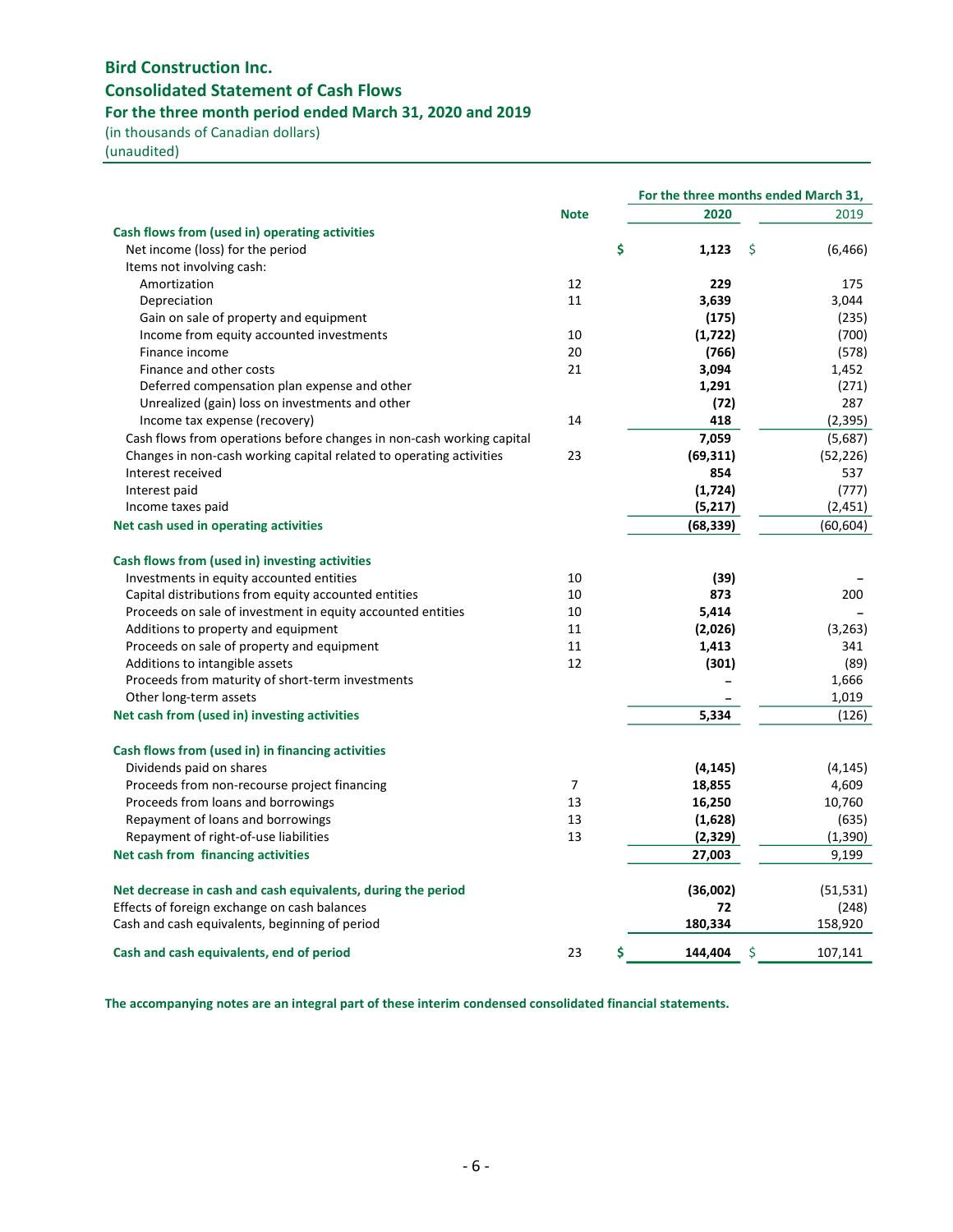## Notes to the Interim Condensed Consolidated Financial Statements

For the three month period ended March 31, 2020 and 2019

(in thousands of Canadian dollars, except per share amounts) (unaudited)

## 1. Structure of the Company

Bird Construction Inc. (the "Company") is a corporation incorporated in the province of Ontario, Canada. The address of the Company's registered office is 5700 Explorer Drive, Suite 400, Mississauga, Ontario, Canada.

The Company, through its subsidiaries and interests in joint arrangements, carries on business as a general contractor with offices across Canada. The Company serves customers in the industrial, mining, institutional, retail, commercial, multi-tenant residential, light industrial, and renovation and restoration sectors using fixed priced, design-build, unit price, cost reimbursable, guaranteed upset price, construction management and integrated project delivery ("IPD") contract delivery methods.

Segment results are reviewed by the Company's Chief Executive Officer to assess performance and allocate resources within the Company. Management applies judgement in the aggregation of the Company's operating segments and has determined that the Company operates in one reportable segment being the general contracting sector of the construction industry. The Company's operating segments have similar economic characteristics in that each of the Company's operating districts provides comparable construction services, use similar contracting methods, have similar long term economic prospects, share similar cost structures and operate in similar regulatory environments.

#### 2. Basis of preparation

#### Authorization of financial statements

These unaudited interim condensed consolidated financial statements were authorized for issue on May 12, 2020 by the Company's Board of Directors.

#### Statement of compliance

These unaudited interim condensed consolidated financial statements have been prepared in accordance with International Financial Reporting Standards ("IFRS") applicable to the preparation of interim financial statements, including IAS 34 Interim Financial Reporting. These unaudited interim condensed consolidated financial statements do not include all of the information and disclosures required in the Company's annual consolidated financial statements, and should be read in conjunction with the Company's annual consolidated financial statements for the year ended December 31, 2019.

#### Basis of measurement

These unaudited interim condensed consolidated financial statements have been prepared using the historical cost convention, except for certain financial assets, derivative financial instruments and liabilities for cash settled share-based payment arrangements which are measured at fair value.

#### Use of estimates and judgements

The preparation of financial statements requires management to make judgements, estimates and assumptions that affect the application of accounting policies and the reported amounts of revenues, expenses, assets, liabilities and the disclosure of contingent assets and liabilities at the reporting date.

Uncertainty about these assumptions and estimates could result in a material adjustment to the carrying amount of an asset or liability and/or the reported amount of revenue and expense in future periods. Estimates and underlying assumptions are reviewed on an ongoing basis. Revisions to accounting estimates are recognized in the period in which the estimates are revised and in any future periods affected.

On March 11, 2020 the World Health Organization ("WHO") declared a global pandemic ("COVID-19 pandemic") due to contagiousness of the novel coronavirus and the severe respiratory disease, COVID-19, that could be developed after contracting the virus. As a result of the COVID-19 pandemic, states of emergency were declared across the various provinces and jurisdictions that the Company operates. The Company has quickly responded to protect its people and has implemented numerous health and safety measures based on public health authority guidance. The Company's operations could be negatively impacted as a result of the global pandemic due to suspension of projects, availability of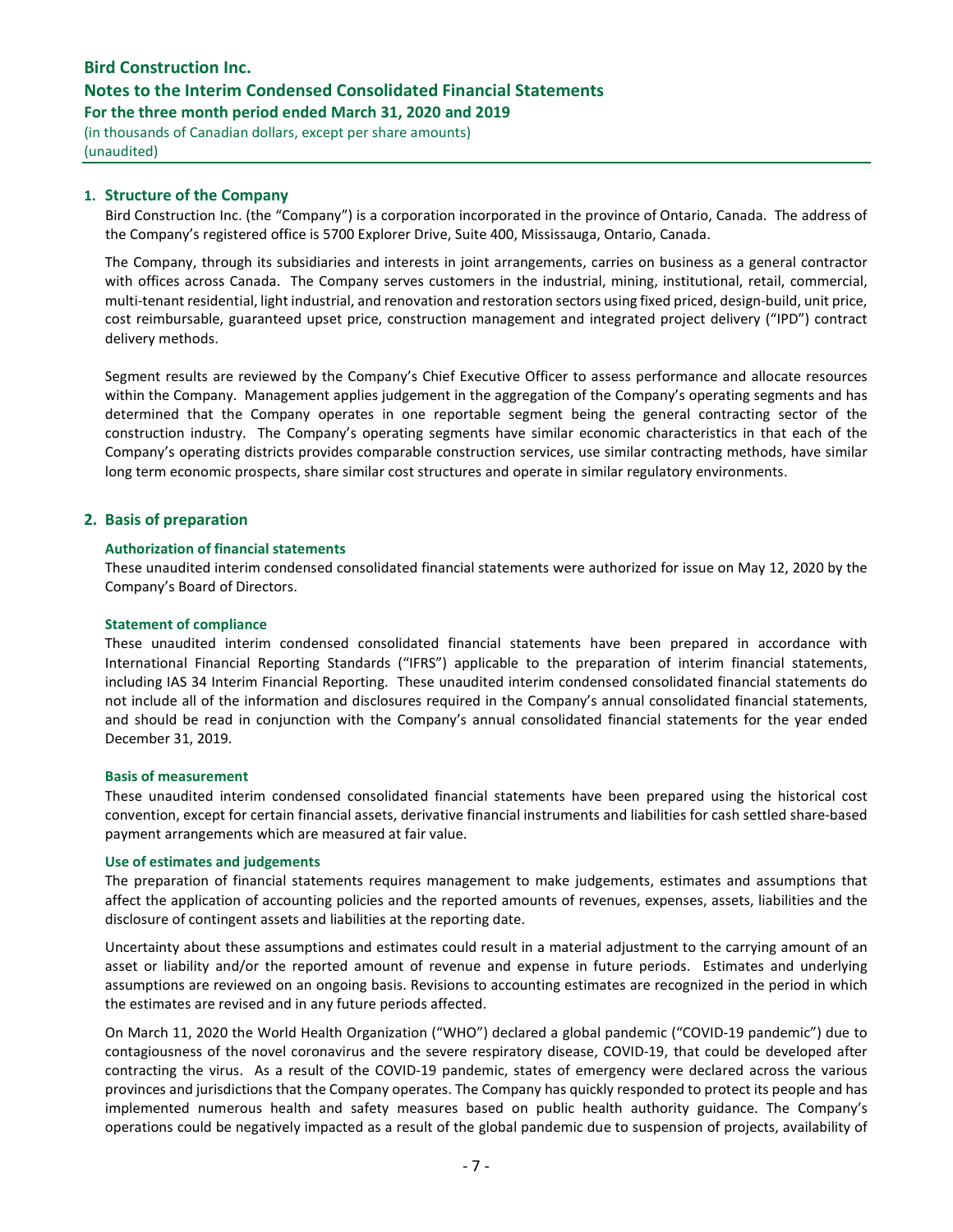# Bird Construction Inc. Notes to the Interim Condensed Consolidated Financial Statements For the three month period ended March 31, 2020 and 2019

(in thousands of Canadian dollars, except per share amounts) (unaudited)

labour and disruptions to the supply chain. In addition, several projects that were expected to be awarded and secured have been delayed, suspended or cancelled, and this could continue as a result of the pandemic.

The COVID-19 pandemic has caused significant disruption to the global economy, and the duration and full financial impact of the COVID-19 pandemic is yet to be determined. The effectiveness of the Company's business continuity plan, and various safety and austerity measures implemented are also yet to be determined. There is significant uncertainty relating to any assumptions and estimates relating to the impact of COVID-19 pandemic on the operating and financial results, which could materially and adversely affect the Company.

#### Revenue and gross profit recognition

Construction revenue, construction costs, contract liabilities, and contract assets are based on estimates and judgements used in determining contract revenue and contract costs to calculate the stage of completion for a particular construction project, depending upon the nature of the construction contract, as more fully described in the revenue recognition policy. To determine the estimated costs to complete construction contracts, assumptions and estimates are required to evaluate matters related to schedule, material and labour costs, labour productivity, changes in contract scope and subcontractor costs. Due to the nature of construction activities, estimates can change significantly from one accounting period to the next.

The value of many construction contracts increases over the duration of the construction period. Change orders may be issued by customers to modify the original contract scope of work or conditions. In addition, there may be disputes or claims regarding additional amounts owing as a result of changes in contract scope, delays, additional work or changed conditions. Construction work related to a change order or claim may proceed, and costs may be incurred, in advance of final determination of the value of the change order. Many change orders and claims may not be settled until the construction project is complete or subsequent to completion and the nature of the relationship with the other party to the claim and the history of success of these claims may impact the associated revenue or cost recovery. Claims against customers for variable consideration due to delays, changes, etc. are assessed under the Company's revenue policy, which requires significant judgement. The amount of variable consideration that is constrained is the difference between the total claim value and the best estimate of recovery. This constrained value is reviewed each reporting period.

#### Provisions

Legal and warranty and other provisions involve the use of estimates. Estimates and assumptions are required to determine when to record and how to measure a provision in the financial statements. The outcomes may differ significantly from the estimates used in preparing the financial statements resulting in adjustments to previously reported financial results.

#### Asset impairments

Impairment testing is performed annually or earlier, if a triggering event occurs, for indefinite-lived intangible assets and goodwill resulting from business combinations, by comparing the recoverable amount of the cash generating unit ("CGU"), or groups of CGUs to its carrying amount. The recoverable amounts of the CGU are determined based on a value in use calculation. There is a significant amount of uncertainty with respect to the estimates of recoverable amounts of the CGUs' assets given the necessity of making economic projections which employ the following key assumptions: future cash flows, growth opportunities, including economic risk assumptions, and estimates of achieving key operating metrics and drivers; and the discount rate.

## 3. Summary of significant accounting policies

The accounting principles used in the preparation of these unaudited interim condensed consolidated financial statements are consistent with those followed in the preparation of the Company's December 31, 2019 annual consolidated financial statements.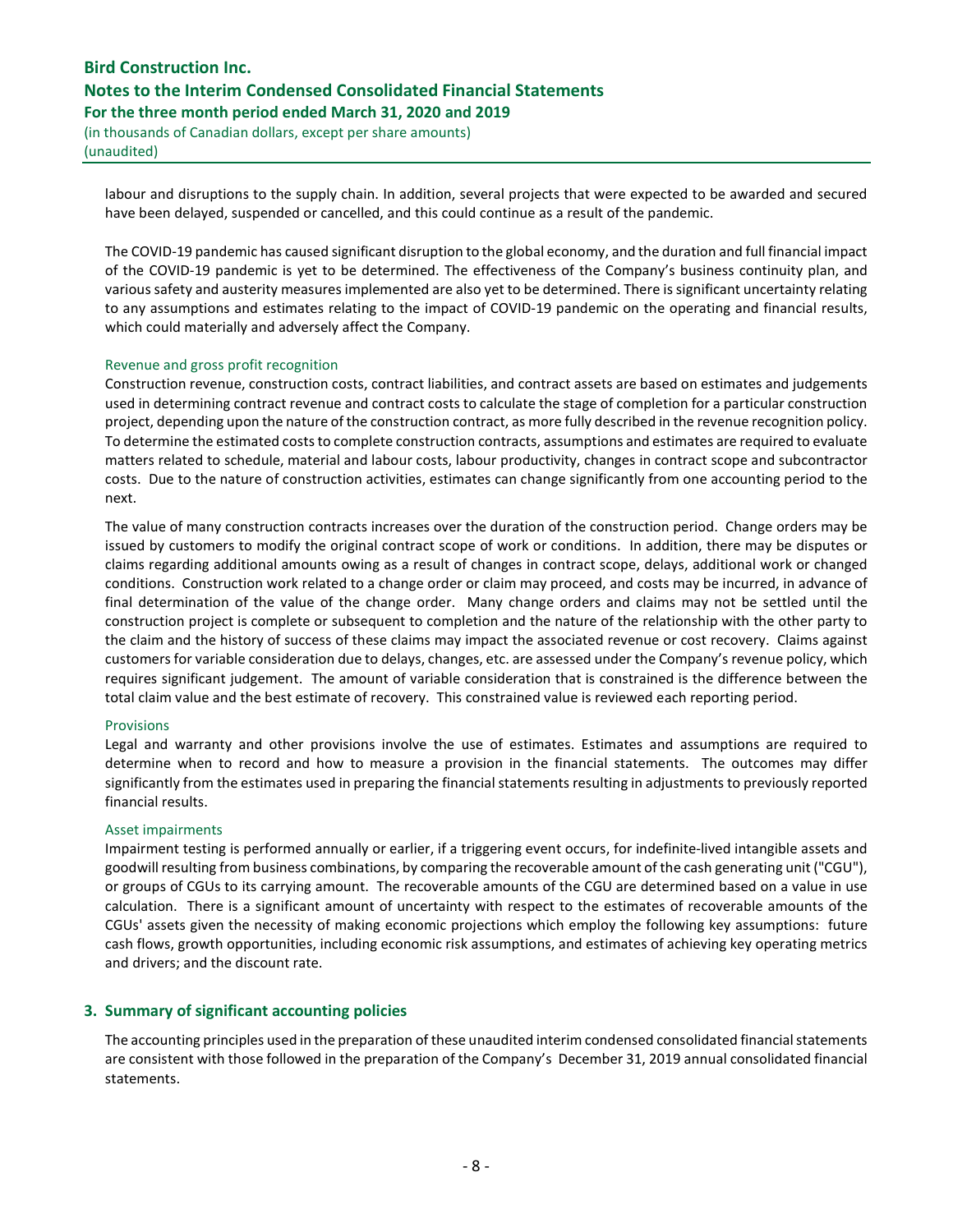## Notes to the Interim Condensed Consolidated Financial Statements

For the three month period ended March 31, 2020 and 2019

(in thousands of Canadian dollars, except per share amounts) (unaudited)

## 4. New Accounting Standards, Amendments and Interpretations Adopted

#### Amendments to IFRS 3 – Definition of a Business

The Company adopted the amendments to IFRS 3 on a prospective basis on January 1, 2020. On October 22, 2018, the IASB issued amendments to IFRS 3 Business Combinations that seek to clarify whether a transaction results in an asset or a business acquisition. The amendments apply to businesses acquired in annual reporting periods beginning on or after January 1, 2020. Earlier application is permitted. The definition of a business is narrower which could result in fewer business combinations being recognized. The adoption of the amendments to IFRS 3 did not have an impact on the financial statements.

## 5. Future accounting changes

The following future change to accounting standards is not effective for the annual period ending December 31, 2020, and has not been applied in preparing these consolidated financial statements.

#### Amendments to IAS 1 – Classification of Liabilities as Current or Non-current

On January 23, 2020, the IASB issued amendments to IAS 1 Presentation of Financial Statements, to clarify the classification of liabilities as current or non-current. For the purposes of non-current classification, the amendments removed the requirement for a right to defer settlement or roll over of a liability for at least twelve months to be unconditional. Instead, such a right must have substance and exist at the end of the reporting period.

The amendments also clarify how a company classifies a liability that includes a counterparty conversion option. The amendments state that: settlement of a liability includes transferring a company's own equity instruments to the counterparty; and when classifying liabilities as current or non-current a company can ignore only those conversion options that are recognized as equity. The amendments are effective for annual periods beginning on or after January 1, 2022. Early adoption is permitted.

## 6. Revenue

#### Disaggregation of revenue

The Company disaggregates revenue from contracts with customers by contract type, as this best depicts how the nature, amount, timing and uncertainty of revenue and cash flows are affected by economic factors. The following tables provide details of total construction revenue by contract type for the period ended March 31, 2020:

|                                                                    | For the three months ended March 31, |  |         |  |  |
|--------------------------------------------------------------------|--------------------------------------|--|---------|--|--|
|                                                                    | 2020                                 |  | 2019    |  |  |
| Public Private Partnerships ("PPP")                                | 15,463                               |  | 26,314  |  |  |
| Alternative finance projects and complex design-build              | 36,263                               |  | 41,992  |  |  |
| Stipulated sum, unit price and standard specification design-build | 180.031                              |  | 141,653 |  |  |
| Construction management, cost plus and IPD                         | 89.889                               |  | 51,818  |  |  |
|                                                                    | 321,646                              |  | 261,777 |  |  |

#### Remaining performance obligations

The total value of all contracts awarded to the Company, less the total value of work completed on these contracts as of the reporting date is referred to as remaining performance obligations. This includes all contracts that have been awarded to the Company whether the work has commenced or will commence in the normal course.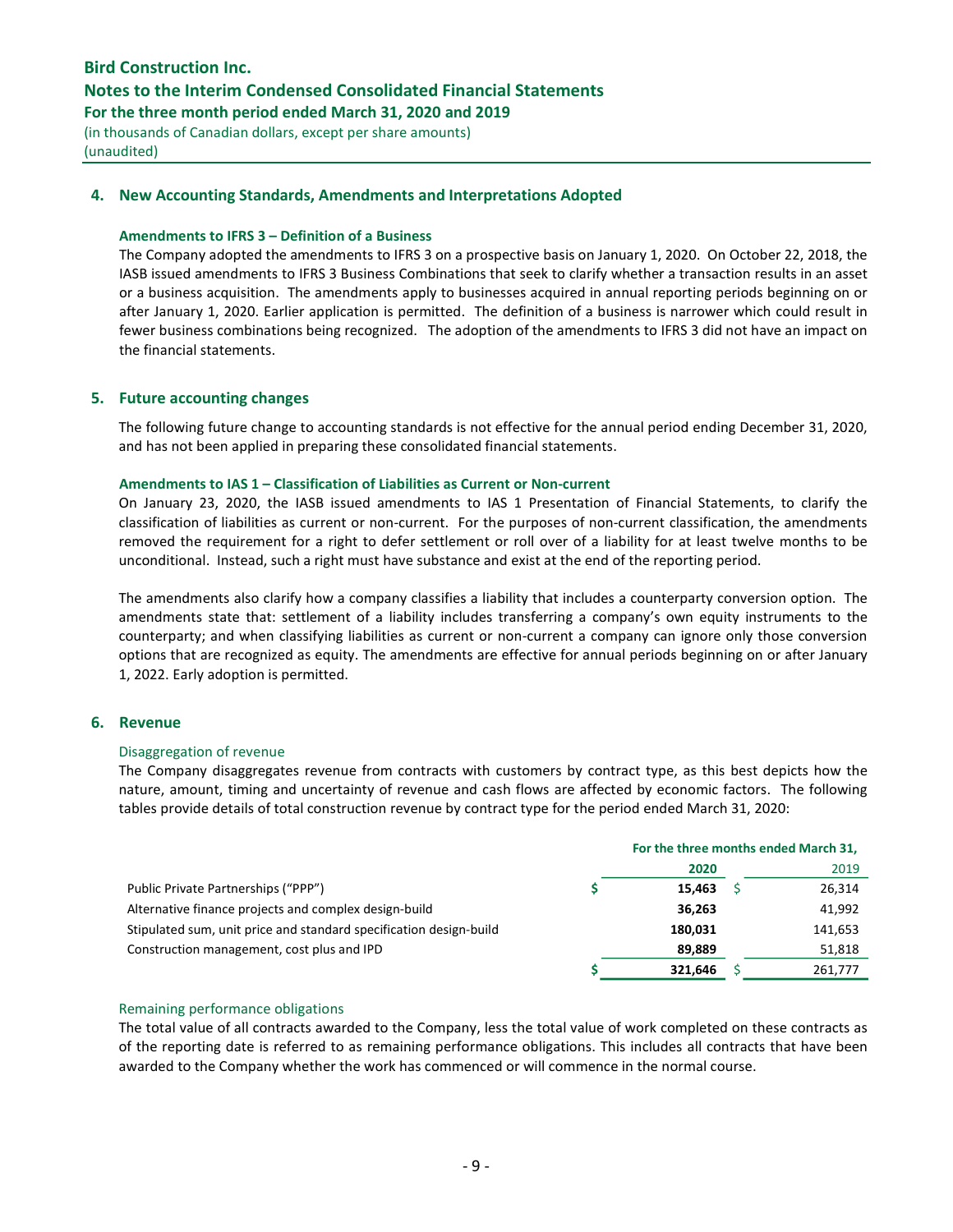# Bird Construction Inc. Notes to the Interim Condensed Consolidated Financial Statements For the three month period ended March 31, 2020 and 2019

(in thousands of Canadian dollars, except per share amounts) (unaudited)

As at March 31, 2020 the aggregate amount of the transaction price allocated to total remaining performance obligations from construction contracts was \$1,426,616. The value of remaining performance obligations does not include amounts for variable consideration that are constrained, agency relationship construction management projects, and estimated future work orders to be performed as part of master services agreements.

The Company expects to recognize approximately 66% of the remaining performance obligations over the next 12 months with the remaining balance being recognized beyond 12 months. This expectation is based on management's best estimate but contains uncertainty as it is subject to factors outside of management's control.

#### Summary of contract balances

The following table provides information about receivables, contract assets and contract liabilities from contracts with customers:

|                                                         | March 31,<br>2020 | December 31,<br>2019 |
|---------------------------------------------------------|-------------------|----------------------|
| Progress billings and holdbacks receivable (note 8)     | 393.008           | 406,682              |
| Contract assets                                         | 23,029            | 31,018               |
| Contract assets – alternative finance projects (note 7) | 102.292           | 75,180               |
| <b>Contract liabilities</b>                             | (96, 730)         | (112, 126)           |
|                                                         | 421.599           | 400.754              |

#### Progress billings and holdbacks receivable

The Company issues invoices in accordance with the billing schedule or contract terms. These invoices trigger recognition of accounts receivable.

#### Contract assets including alternative finance projects

The Company receives payments from customers based on a billing schedule, as established in the contracts. A contract asset relates to the conditional right to consideration for completed performance under the contract. Accounts receivable are recognized when the right to consideration becomes unconditional. Contract assets related to construction contracts are typically invoiced within a year, while alternative finance projects follow a contractually agreed billing schedule and contract assets are recognized in accounts receivable upon substantial performance.

#### Contract liabilities

Contract liabilities relate to payments received in advance of performance under the contract. Contract liabilities are recognized as revenue as (or when) the Company performs under the contract. Typically, contract liabilities are recognized within a year as performance is achieved per contractual terms.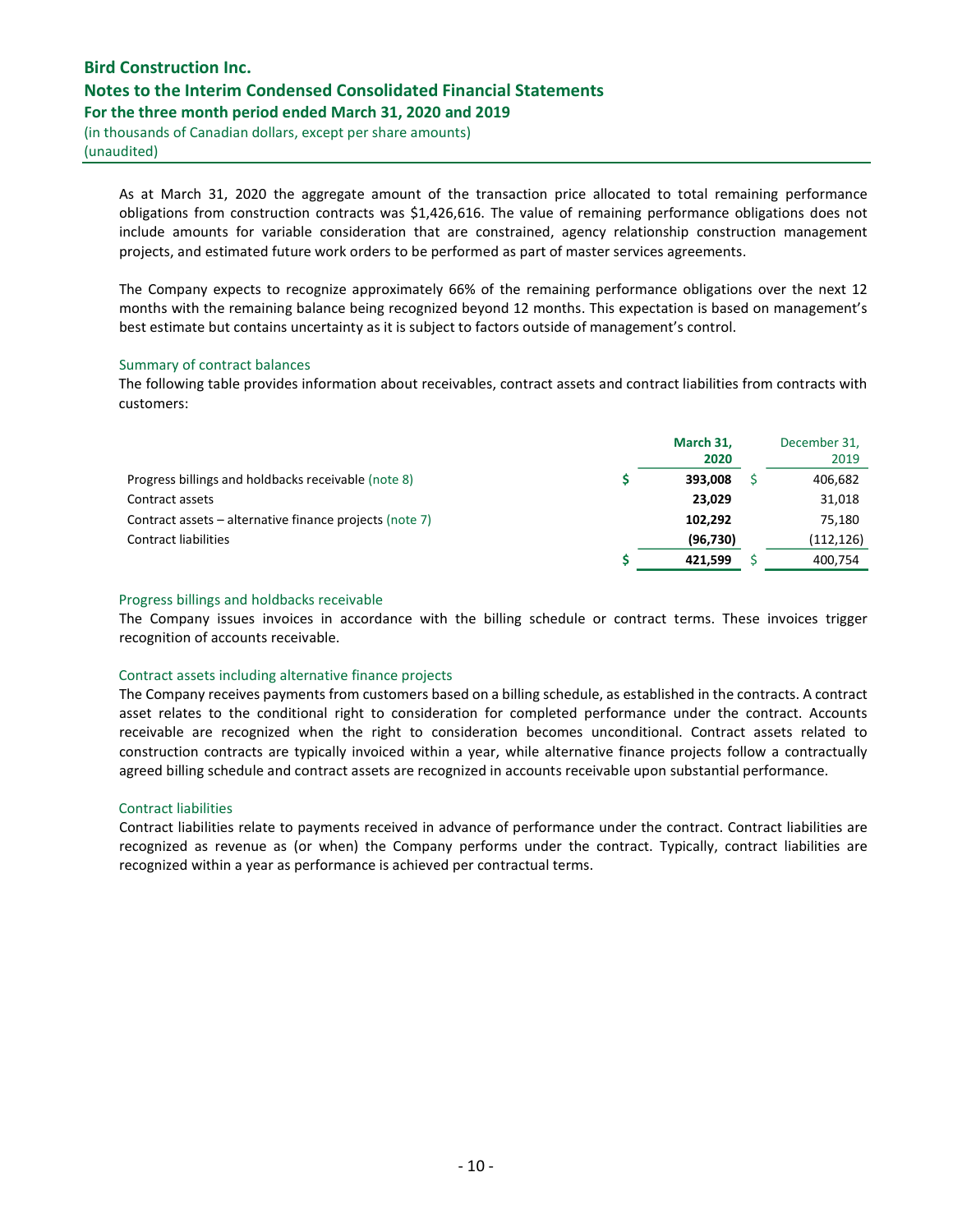## Notes to the Interim Condensed Consolidated Financial Statements

For the three month period ended March 31, 2020 and 2019

(in thousands of Canadian dollars, except per share amounts) (unaudited)

## 7. Alternative finance projects

The following table provides details of contract assets – alternative finance projects as at March 31, 2020:

|                                                  | March 31, |
|--------------------------------------------------|-----------|
| <b>OPP Modernization Phase 2</b>                 | 2020      |
| Balance, beginning of period                     | 75.180    |
| Change in contract asset relating to the project | 27.112    |
| Balance, end of period                           | 102.292   |

The following table provides details of the changes in the Company's non-recourse project financing during the period:

|                                            | <b>Non-Recourse Project Financing</b> |  |                             |  |                       |  |              |
|--------------------------------------------|---------------------------------------|--|-----------------------------|--|-----------------------|--|--------------|
|                                            | Loan<br>facility                      |  | <b>Transaction</b><br>costs |  | Interest rate<br>swap |  | <b>Total</b> |
| Balance, December 31, 2019                 | 85,067                                |  | (369)                       |  | 676                   |  | 85,374       |
| Proceeds                                   | 18,855                                |  |                             |  |                       |  | 18,855       |
| Repayment of debt                          |                                       |  |                             |  |                       |  |              |
| Transaction costs net of amortization      |                                       |  | 276                         |  |                       |  | 276          |
| Change in fair value of interest rate swap |                                       |  |                             |  | 823                   |  | 823          |
| <b>Balance, March 31, 2020</b>             | 103,922                               |  | (93)                        |  | 1,499                 |  | 105,328      |

### OPP Modernization Phase 2

#### i. Background information

During 2018, the Company was awarded a fixed-price design-build-finance contract to construct the Ontario Provincial Police ("OPP") Modernization Phase 2 project.

#### ii. Restricted cash

The terms of the debt financing agreement require that scheduled loan advances be deposited into a bank account, that cannot be accessed directly by the Company. Upon recommendation by the lender's technical advisor, cash is released monthly based on the progress of the work (note 23).

#### iii. Contract assets

Contract assets will increase throughout the project until payment is made to the Company following substantial completion.

#### iv. Loan payable

The Company has arranged a \$138,475 loan facility related to the project. The loan is repayable in full, upon substantial completion of the project, from the proceeds of the contract payment. The scheduled substantial completion date is in the fourth quarter of 2020. In the event of a default in payment for the construction work upon substantial completion, including interim interest costs, the lender has recourse only against assets related to this project, which have been segregated in a wholly-owned subsidiary of the Company.

Interest is paid monthly in arrears. Borrowings under the facility bear interest at a rate per annum equal to the bankers' acceptance rate plus a spread. As part of the loan facility, the Company entered into an interest rate swap agreement that effectively fixes the interest rate at 3.29%. The interest rate swap was executed on August 17, 2018 and expires on January 4, 2021. The notional amounts of the interest rate swap agreement match the estimated draws under the loan facility. The interest rate swap agreement is not designated as a hedge, and changes in the fair market value are recorded in the consolidated statement of income. Interest expense on the loan during the three month period ended March 31, 2020 of \$1,060 (March 31, 2019 – \$221) is included in finance costs.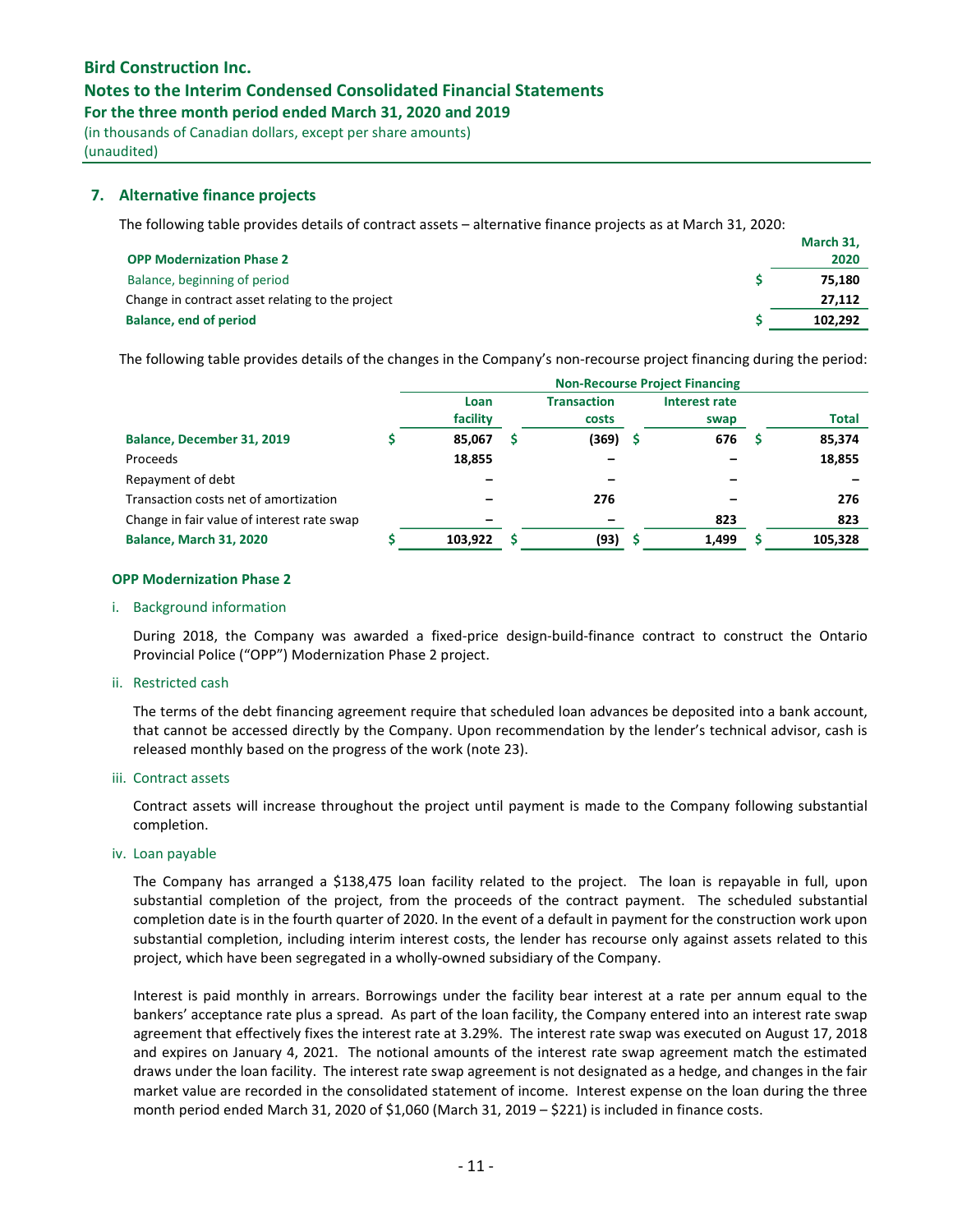## Notes to the Interim Condensed Consolidated Financial Statements

For the three month period ended March 31, 2020 and 2019

(in thousands of Canadian dollars, except per share amounts) (unaudited)

## 8. Accounts receivable

|                                                       | March 31,<br>2020 | December 31,<br>2019 |
|-------------------------------------------------------|-------------------|----------------------|
| Progress billings on construction contracts           | 278.913           | 271,931              |
| Holdbacks receivable (due within one operating cycle) | 114.095           | 134,751              |
| Other                                                 | 7.915             | 6,967                |
|                                                       | 400,923           | 413,649              |

Accounts receivable are reported net of an allowance for doubtful accounts of \$1,542 as at March 31, 2020 (December 31, 2019 - \$1,538).

Holdbacks receivable represent amounts billed on construction contracts which are not due until the contract work is substantially complete and the applicable lien period has expired.

## 9. Other assets

|                                             | March 31,<br>2020 | December 31,<br>2019 |
|---------------------------------------------|-------------------|----------------------|
| Subcontractor / Supplier insurance deposits | 4.909             | 4,511                |
| Notes receivable                            | 10,004            | 8,069                |
| Other assets                                | 14,913            | 12,580               |
| Less:                                       |                   |                      |
| Current portion – other assets              | 7,866             | 5,972                |
| <b>Non-current portion</b>                  | 7.047             | 6,608                |

Subcontractor/Supplier insurance deposits relate to the Company's insurance policies which provide Bird with comprehensive coverage, subject to a deductible, in respect of subcontractor or supplier default on certain projects where the subcontractor or supplier is enrolled in the program.

The Company has promissory notes outstanding from an equity accounted joint arrangement. One promissory note is available to the borrower for working capital purposes and is due on September 8, 2022. The second promissory note is available to the borrower for a specific project and is due upon completion of the project.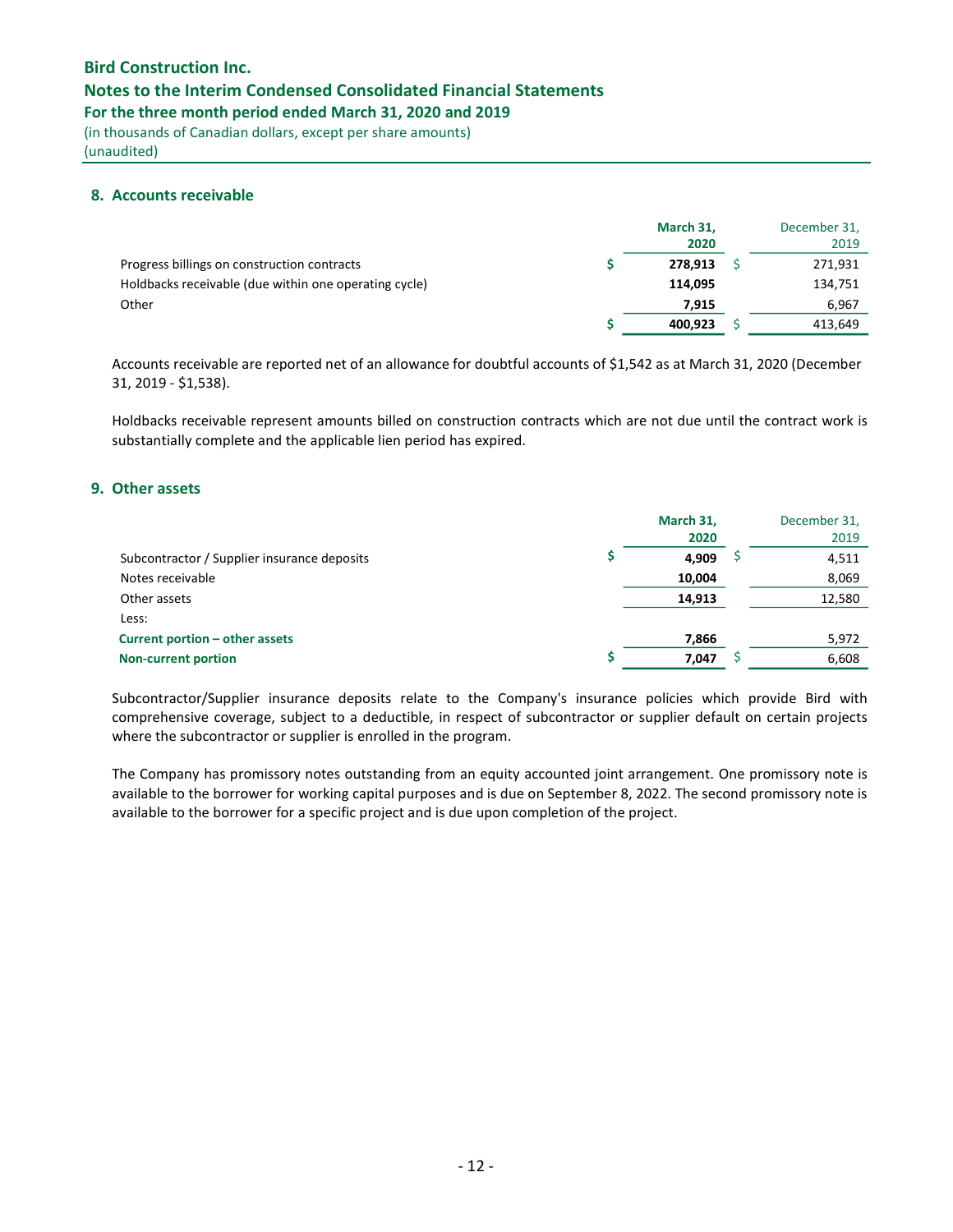## Notes to the Interim Condensed Consolidated Financial Statements

For the three month period ended March 31, 2020 and 2019

(in thousands of Canadian dollars, except per share amounts) (unaudited)

## 10. Projects and entities accounted for using the equity method

The Company performs some construction and concession related projects through joint ventures and associates which are accounted for using the equity method. The Company's joint ventures and associates are private entities and there is no quoted market value available for their shares.

The movement in the investment in projects and entities accounted for using the equity method is as follows:

|                                                                                   | March 31,<br>2020 |
|-----------------------------------------------------------------------------------|-------------------|
| Projects and entities accounted for using the equity method – beginning of period | \$<br>10,185      |
| Share of net income for the period                                                | 1,318             |
| Share of other comprehensive income (loss) for the period                         | (46)              |
| Investments in equity accounted entities                                          | 39                |
|                                                                                   | 11,496            |
| Distributions from projects and entities accounted for using the equity method    | (760)             |
| Projects and entities accounted for using the equity method - end of period       | \$<br>10,736      |
|                                                                                   |                   |
|                                                                                   | March 31,         |
| Investments classified as held for sale                                           | 2020              |
| Balance, beginning of period                                                      | \$<br>6,978       |
| Distributions received                                                            | (113)             |
| Investments in equity accounted entities reclassified as held for sale (disposed) | (3,832)           |
| Balance, end of period                                                            | \$<br>3,033       |
|                                                                                   |                   |
|                                                                                   | March 31,         |
|                                                                                   | 2020              |
| Share of net income for the period                                                | \$<br>1,318       |
| Gain on sale of investment in equity accounted entities                           | 404               |
| Income from equity accounted investments                                          | \$<br>1,722       |

The Company recognizes the income and losses related to its investments in associates and joint ventures, as the Company has an obligation to fund its proportionate share of the net liabilities of these entities.

The carrying amount of investments in equity accounted entities may not always equal the Company's share of the net assets or net liabilities of these joint ventures and associates, due to fair value adjustments including goodwill, and the timing of capital contributions or distributions in accordance with contract terms.

#### Investments in equity accounted entities classified as held for sale

The Company has initiated plans to sell its investments in two entities accounted for using the equity method. These investments have been classified as investments held for sale on the consolidated statement of financial position. For the three month period ended March 31, 2020, distributions of \$113 were received from investments in equity accounted entities classified as held for sale.

During the three month period ended March 31, 2020, the Company disposed of one of its investment in entities accounted for using the equity method for proceeds of \$5,414. The Company recognized a net gain on the transaction of \$404 which is included in income from equity accounted entities on the consolidated statement of income.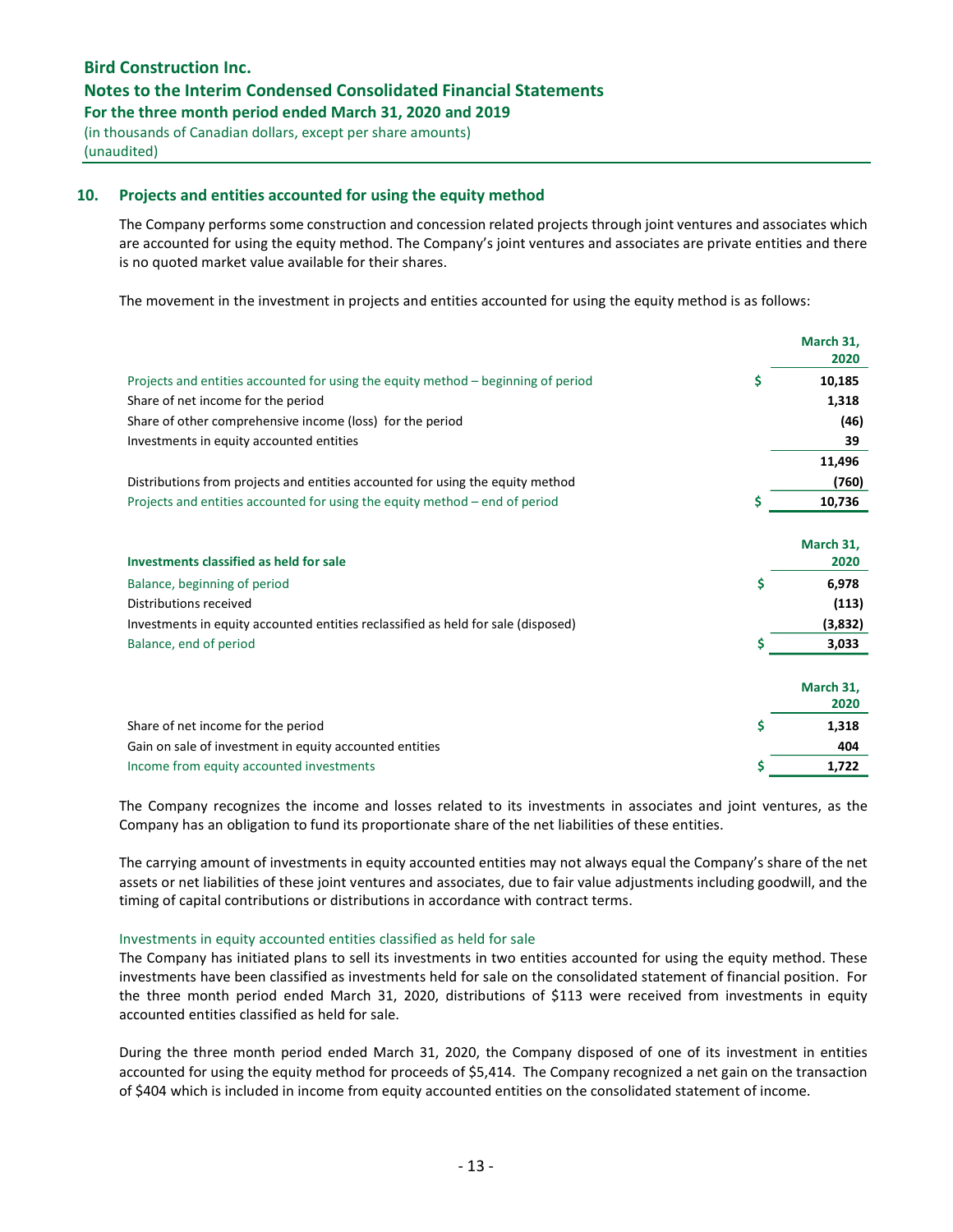# Notes to the Interim Condensed Consolidated Financial Statements

For the three month period ended March 31, 2020 and 2019

(in thousands of Canadian dollars, except per share amounts) (unaudited)

## 11. Property and equipment

|                            | March 31, 2020 |       |   |                  |    |                                 |    |                                        |   |                                             |   |         |  |
|----------------------------|----------------|-------|---|------------------|----|---------------------------------|----|----------------------------------------|---|---------------------------------------------|---|---------|--|
|                            |                | Land  |   | <b>Buildings</b> |    | <b>Building</b><br>improvements |    | Equipment,<br>trucks and<br>automotive |   | <b>Furniture</b><br>and office<br>equipment |   | Total   |  |
| Cost                       |                |       |   |                  |    |                                 |    |                                        |   |                                             |   |         |  |
| Balance, December 31, 2019 | Ś.             | 2,130 | s | 12,129           | \$ | 8,932                           | \$ | 92,114                                 | Ś | 2,752                                       | s | 118,057 |  |
| <b>Additions</b>           |                |       |   |                  |    | 374                             |    | 1,643                                  |   | 9                                           |   | 2,026   |  |
| <b>Disposals</b>           |                | (9)   |   |                  |    |                                 |    | (1,510)                                |   |                                             |   | (1,519) |  |
| Balance, March 31, 2020    |                | 2,121 |   | 12,129           |    | 9,306                           |    | 92,247                                 |   | 2,761                                       |   | 118,564 |  |
| Accumulated depreciation   |                |       |   |                  |    |                                 |    |                                        |   |                                             |   |         |  |
| Balance, December 31, 2019 |                |       |   | 6,192            |    | 4,478                           |    | 59,415                                 |   | 1,956                                       |   | 72,041  |  |
| <b>Disposals</b>           |                |       |   |                  |    |                                 |    | (895)                                  |   |                                             |   | (895)   |  |
| Depreciation expense       |                |       |   | 150              |    | 188                             |    | 1,396                                  |   | 43                                          |   | 1,777   |  |
| Balance, March 31, 2020    |                |       |   | 6,342            |    | 4,666                           |    | 59,916                                 |   | 1,999                                       |   | 72,923  |  |
| Net book value             | \$             | 2,121 |   | 5,787            | \$ | 4,640                           |    | 32,331                                 | S | 762                                         |   | 45,641  |  |

#### Right-of-use assets

The Company leases several assets including land and buildings, vehicles and furniture and equipment presented below:

|                            | March 31, 2020 |      |     |                  |      |                                        |      |                                             |      |              |  |  |  |
|----------------------------|----------------|------|-----|------------------|------|----------------------------------------|------|---------------------------------------------|------|--------------|--|--|--|
|                            |                | Land |     | <b>Buildings</b> |      | Equipment,<br>trucks and<br>automotive |      | <b>Furniture</b><br>and office<br>equipment |      | <b>Total</b> |  |  |  |
| Cost                       |                |      |     |                  |      |                                        |      |                                             |      |              |  |  |  |
| Balance, December 31, 2019 | \$             | 53   | .\$ | 17,511           | - \$ | 26,125                                 | - \$ | 136                                         | - \$ | 43,825       |  |  |  |
| <b>Additions</b>           |                |      |     | 244              |      | 638                                    |      | 43                                          |      | 925          |  |  |  |
| <b>Disposals</b>           |                |      |     |                  |      | (870)                                  |      |                                             |      | (870)        |  |  |  |
| Balance, March 31, 2020    |                | 53   |     | 17,755           |      | 25,893                                 |      | 179                                         |      | 43,880       |  |  |  |
| Accumulated depreciation   |                |      |     |                  |      |                                        |      |                                             |      |              |  |  |  |
| Balance, December 31, 2019 |                |      |     | 2,572            |      | 6,759                                  |      | 34                                          |      | 9,365        |  |  |  |
| <b>Disposals</b>           |                |      |     |                  |      | (255)                                  |      |                                             |      | (255)        |  |  |  |
| Depreciation expense       |                |      |     | 715              |      | 1,135                                  |      | 12                                          |      | 1,862        |  |  |  |
| Balance, March 31, 2020    |                |      |     | 3,287            |      | 7,639                                  |      | 46                                          |      | 10,972       |  |  |  |
| Net book value             | Ŝ              | 53   | S   | 14,468           | s    | 18,254                                 | \$   | 133                                         | S    | 32,908       |  |  |  |

The statement of cash flows for the period ended March 31, 2020 excludes additions of ROU assets totalling \$925 (March 31, 2019 - \$1,779) acquired through finance leases.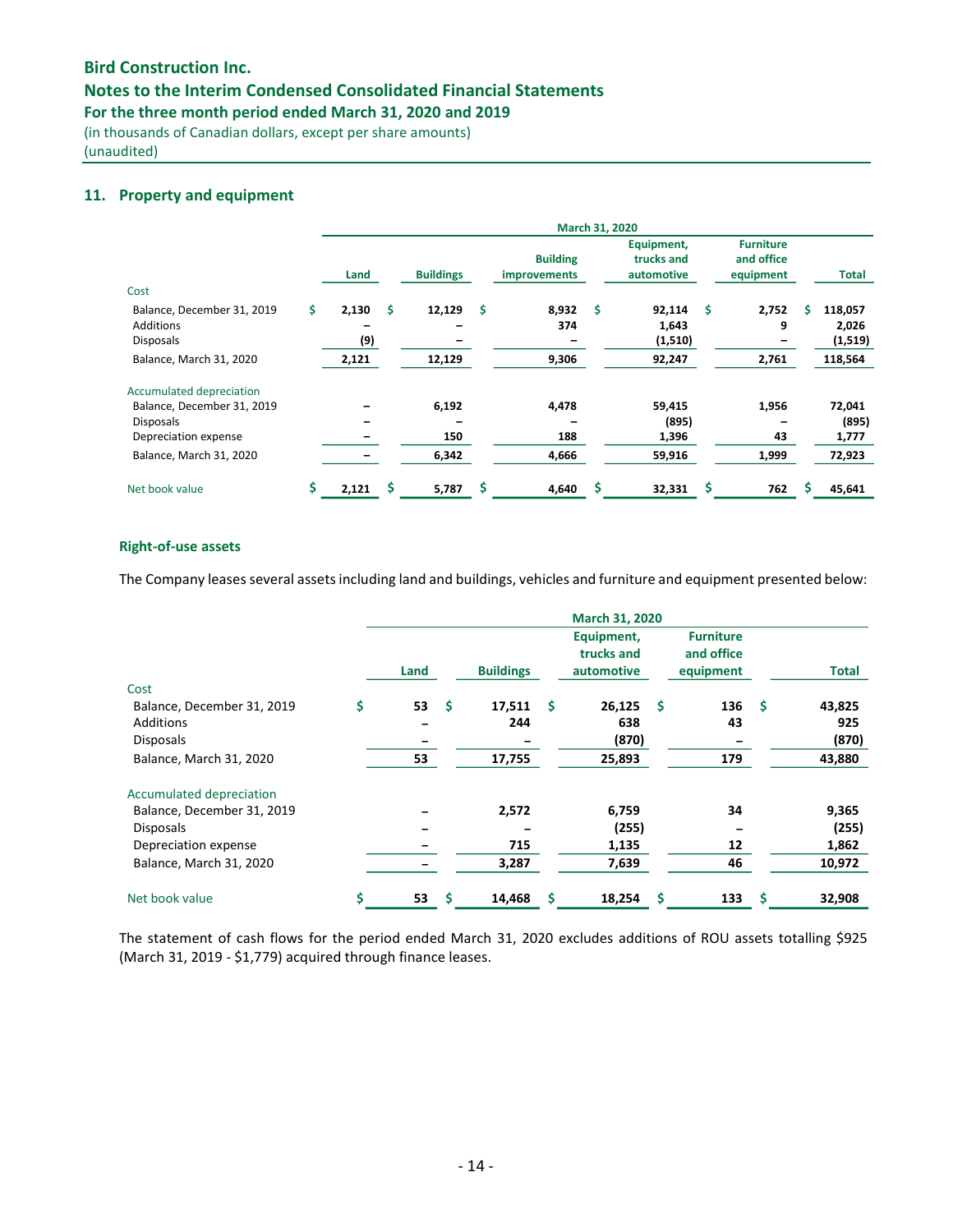## Notes to the Interim Condensed Consolidated Financial Statements

For the three month period ended March 31, 2020 and 2019

(in thousands of Canadian dollars, except per share amounts) (unaudited)

## 12. Intangible assets and goodwill

|                                                                                  | March 31, 2020                     |    |                 |  |  |  |  |
|----------------------------------------------------------------------------------|------------------------------------|----|-----------------|--|--|--|--|
| Cost                                                                             | <b>Computer</b><br><b>Software</b> |    | <b>Goodwill</b> |  |  |  |  |
| Balance, beginning of period<br>Additions                                        | \$<br>8,542<br>301                 | -S | 30,540          |  |  |  |  |
| Balance, end of period                                                           | 8,843                              |    | 30,540          |  |  |  |  |
| Accumulated amortization<br>Balance, beginning of period<br>Amortization expense | 6,058<br>229                       |    | 14,151          |  |  |  |  |
| Balance, end of period                                                           | 6,287                              |    | 14,151          |  |  |  |  |
| Net book value                                                                   | \$<br>2,556                        | .S | 16,389          |  |  |  |  |

## 13. Loans and borrowings, credit facilities and right-of-use liabilities

## Loans and Borrowings and Credit facilities

|                                             | <b>Maturity</b> | Interest rate       | March 31,<br>2020 | December 31,<br>2019 |
|---------------------------------------------|-----------------|---------------------|-------------------|----------------------|
| Committed revolving credit facility         | Dec 31, 2022    | Variable <b>S</b>   | 15.000            | 15,000               |
| Committed revolving term loan facility      | Dec 31, 2021    | Variable            | 26,250            | 10,000               |
| Equipment financing                         | $2020 - 2024$   | Fixed 2.40% - 3.73% | 13,993            | 15,621               |
|                                             |                 |                     | 55.243            | 40,621               |
| Current portion of loans and borrowings     |                 |                     | 21,972            | 5,883                |
| Non-current portion of loans and borrowings |                 |                     | 33,271            | 34,738               |

## Committed revolving operating credit facility

The Company has a committed revolving credit facility of up to \$85,000, maturing December 31, 2022. As part of the agreement, the Company provides a general secured interest in the assets of the Company. At March 31, 2020, the Company has \$28,299 letters of credit outstanding on the facility (December 31, 2019 – \$28,504) and has drawn \$15,000 on the facility (December 31, 2019 - \$15,000). The full amount is recorded as non-current, as the facility is due and payable December 31, 2022. Borrowings under the facility bear interest at a rate per annum equal to the Canadian prime rate plus a spread. A commitment fee that varies depending on certain consolidated financial ratios is due on the unutilized portion of the facility. The Company is in compliance with the working capital, minimum equity and debtto-equity covenants of this facility.

#### Committed revolving term loan facility

The Company has a committed revolving term loan facility totalling \$35,000 for the purpose of financing acquisitions and for working capital advances in support of major projects. The facility matures on December 31, 2021. As of March 31, 2020, the Company has drawn \$26,250 (December 31, 2019 - \$10,000) on the facility. An amount of \$10,000 is recorded as non-current, as the facility is due and payable December 31, 2021. Borrowings under the facility bear interest at a rate per annum equal to the Canadian prime rate plus a spread. A commitment fee that varies depending on certain consolidated financial ratios is due on the unutilized portion of the facility. The Company is in compliance with the working capital, minimum equity and debt-to-equity covenants of this facility.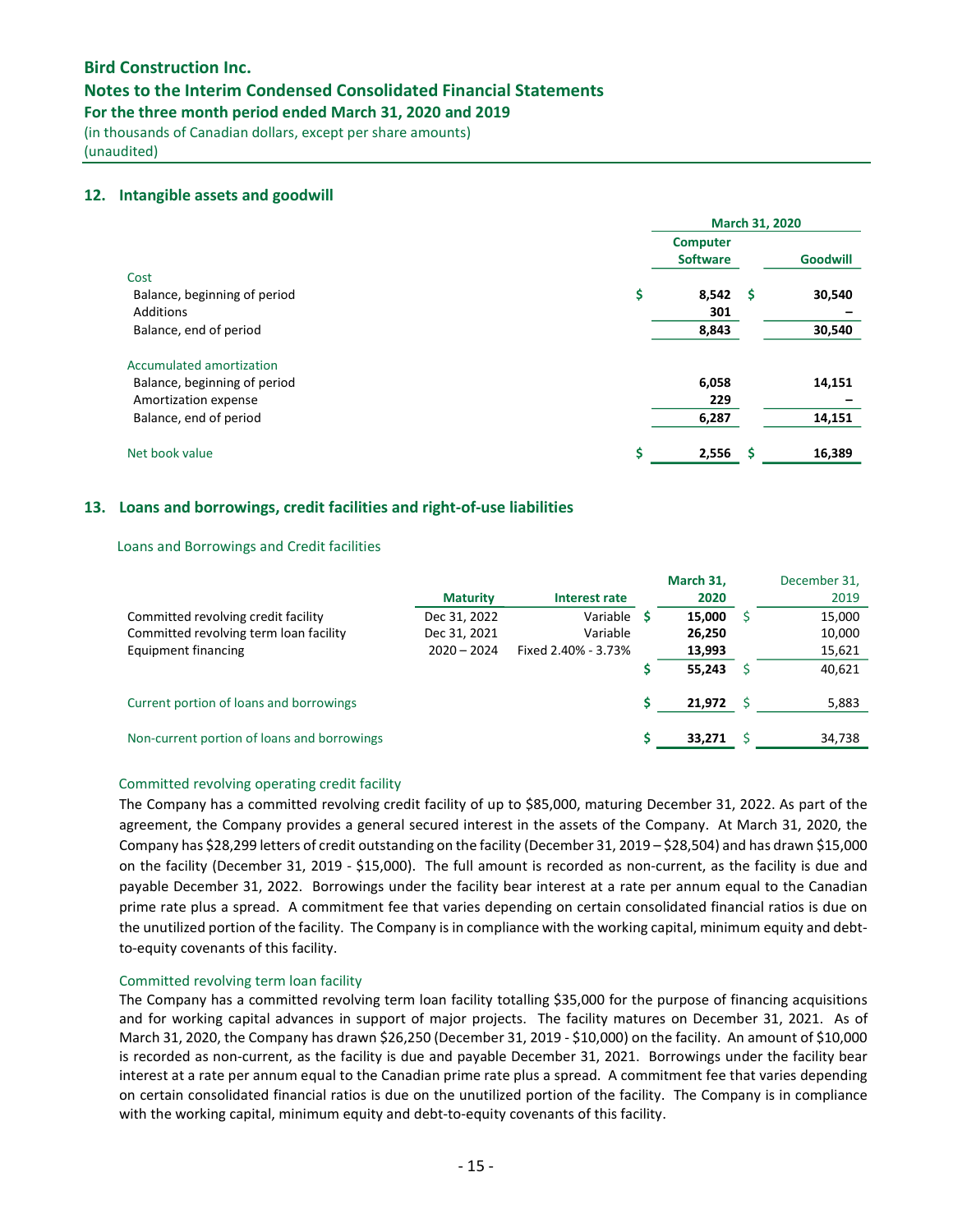# Bird Construction Inc. Notes to the Interim Condensed Consolidated Financial Statements For the three month period ended March 31, 2020 and 2019

(in thousands of Canadian dollars, except per share amounts) (unaudited)

### Equipment financing

The Company and its subsidiaries have committed term credit facilities of up to \$35,000 to be used to finance equipment purchases. Borrowings under the facilities are secured by a first charge against the equipment financed using the facilities. Interest on the facilities is charged at a fixed rate based on the Bank of Canada bond rate plus a spread. Interest is paid monthly in arrears.

The Company and its subsidiaries obtained multiple, fixed interest rate, term loans which were used to finance equipment purchases. Principal and interest are payable monthly, and these term loans are secured by specific equipment of the Company and its subsidiaries.

### Letters of credit facilities

The Company has authorized operating letters of credit facilities totalling \$80,000. At March 31, 2020 the facilities were drawn for outstanding letters of credit of \$4,615 (December 31, 2019 - \$6,559).

The Company also has an agreement with Export Development Canada ("EDC") to provide performance security guarantees for letters of credit issued by financial institutions on behalf of the Company. The Company can only use this facility when letters of credit have been issued as contract security for projects that meet the EDC criteria. EDC has issued performance security guarantees totalling \$4,478 (December 31, 2019 - \$6,421). Subsequent to March 31, 2020, the Company increased its limit with EDC from \$25,000 to \$75,000.

The letters of credit represent performance guarantees primarily issued in connection with design-build construction contracts related to PPP and other major construction projects. These letters of credit are supported through the hypothecation of certain financial instruments having a market value at March 31, 2020 of \$139 (December 31, 2019 - \$139).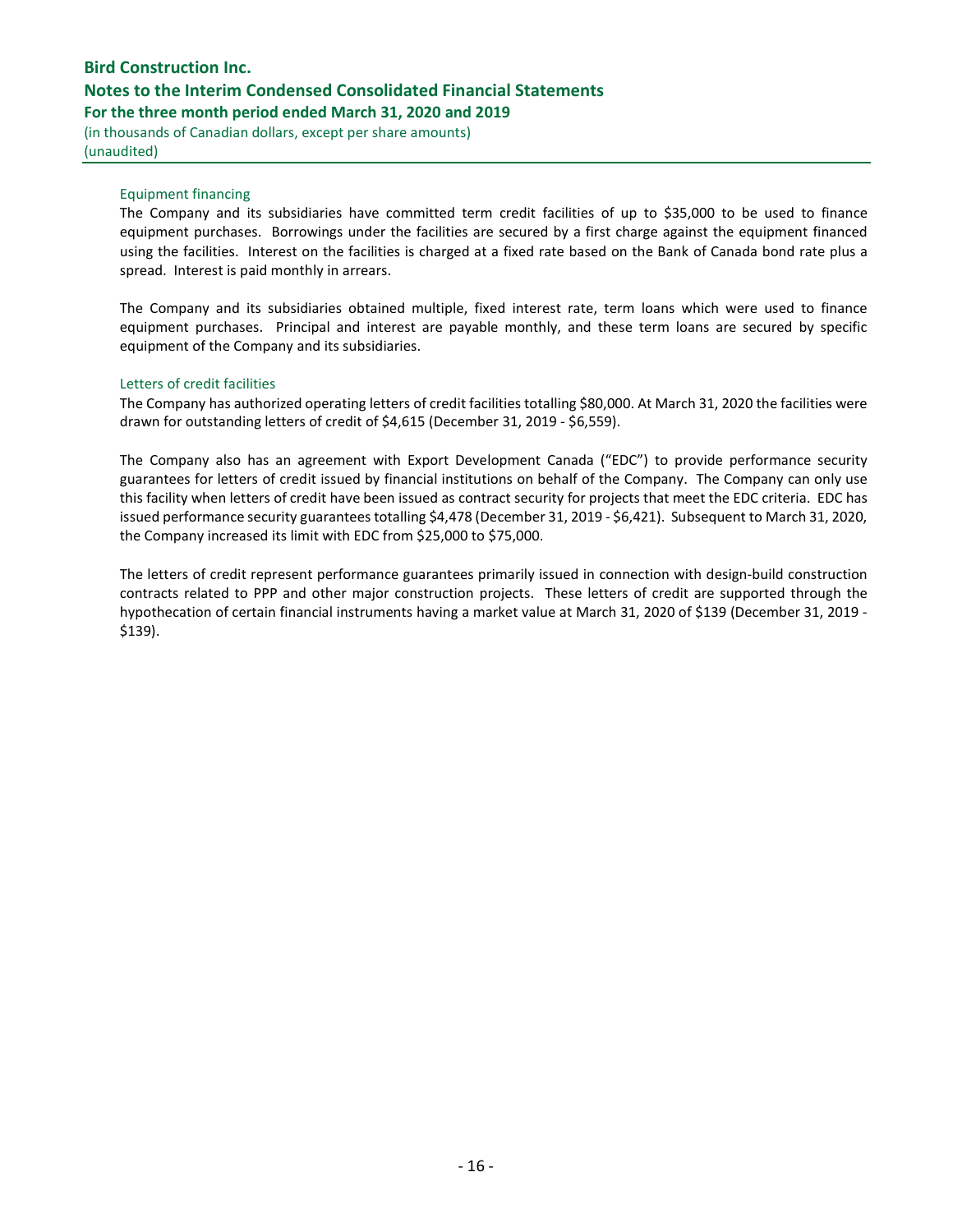## Notes to the Interim Condensed Consolidated Financial Statements

For the three month period ended March 31, 2020 and 2019

(in thousands of Canadian dollars, except per share amounts) (unaudited)

# ROU liabilities

|                                        | <b>Maturity</b> | March 31,<br>2020 | December 31,<br>2019 |
|----------------------------------------|-----------------|-------------------|----------------------|
| <b>ROU</b> liabilities                 | $2020 - 2034$   | 29.867            | 31,100               |
| Current portion of ROU liabilities     |                 | 8,180             | 8,025                |
| Non-current portion of ROU liabilities |                 | 21.687            | 23,075               |

Subsidiaries of the Company have established operating lease lines of credit of \$31,800 with the financing arms of major heavy equipment suppliers to finance equipment leases. Draws under these facilities are generally recognized as right of use liabilities, with the lease obligations being secured by the specific leased equipment (see note 11). At March 31, 2020, the subsidiaries had used \$11,140 (December 31, 2019 - \$11,653) under these facilities.

The following table provides details of the changes in the Company's Loans and Borrowings and ROU liabilities during the period ended March 31, 2020:

|                                     | <b>Revolving</b><br><b>Credit</b> | <b>Committed</b><br><b>Revolving</b><br><b>Term Loan</b> | <b>Equipment</b> | <b>ROU</b>         |              |
|-------------------------------------|-----------------------------------|----------------------------------------------------------|------------------|--------------------|--------------|
|                                     | <b>Facility</b>                   | <b>Facility</b>                                          | financing        | <b>Liabilities</b> | <b>Total</b> |
| Balance, December 31, 2019          | 15,000                            | 10,000                                                   | 15,621           | 31,100             | 71,721       |
| Proceeds                            |                                   | 16,250                                                   |                  |                    | 16,250       |
| <b>Additions to ROU liabilities</b> |                                   |                                                          |                  | 925                | 925          |
| Interest on ROU liabilities         |                                   |                                                          |                  | 171                | 171          |
| Repayment                           |                                   |                                                          | (1,628)          | (2,329)            | (3,957)      |
| <b>Balance, March 31, 2020</b>      | 15,000                            | 26.250                                                   | 13,993           | 29,867             | 85,110       |

The aggregate amount of principal repayments and future minimum lease payments for all loans and borrowings and ROU liabilities is as follows:

|                         | <b>Revolving</b><br><b>Credit</b><br><b>Facility</b> | <b>Committed</b><br><b>Revolving</b><br><b>Term Loan</b><br><b>Facility</b> |   | <b>Equipment</b><br>financing |    | <b>ROU</b><br><b>Liabilities</b> |   | <b>Total</b> |
|-------------------------|------------------------------------------------------|-----------------------------------------------------------------------------|---|-------------------------------|----|----------------------------------|---|--------------|
| Within 1 year           | $\qquad \qquad -$                                    | 16,250                                                                      | S | 5,722                         | \$ | 8,967                            | S | 30,939       |
| Year 2                  |                                                      | 10,000                                                                      |   | 4,977                         |    | 6,917                            |   | 21,894       |
| Year 3                  | 15,000                                               | -                                                                           |   | 2,787                         |    | 4,821                            |   | 22,608       |
| Year 4                  |                                                      |                                                                             |   | 439                           |    | 3,100                            |   | 3,539        |
| Year 5                  |                                                      |                                                                             |   | 68                            |    | 1,852                            |   | 1,920        |
| More than 5 years       |                                                      |                                                                             |   |                               |    | 7,781                            |   | 7,781        |
| Balance, March 31, 2020 | 15,000                                               | 26,250                                                                      |   | 13,993                        |    | 33,438                           |   | 88,681       |
| Less: interest          |                                                      |                                                                             |   |                               |    | (3,571)                          |   | (3,571)      |
|                         | 15,000                                               | 26,250                                                                      |   | 13,993                        | S  | 29,867                           |   | 85,110       |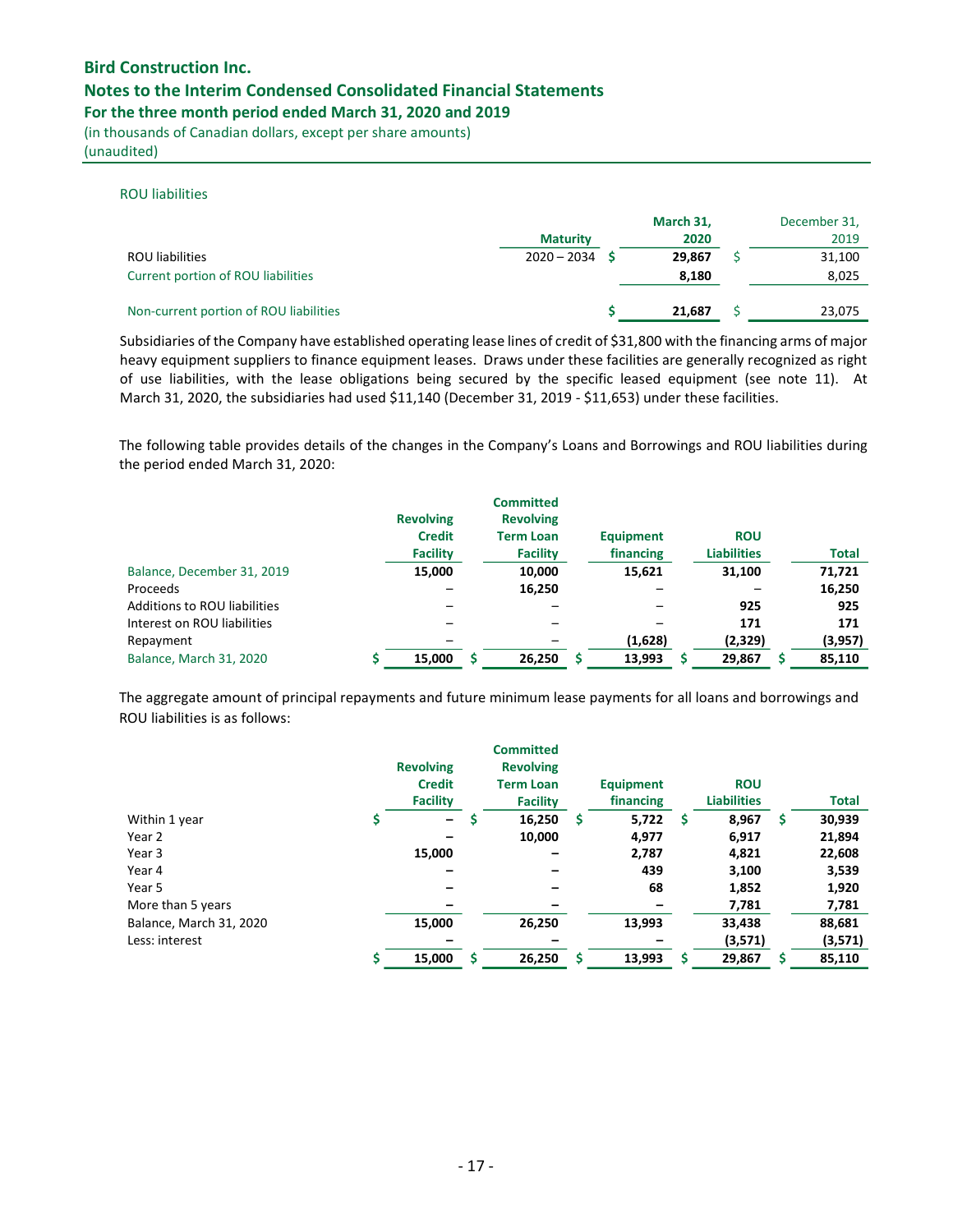# Notes to the Interim Condensed Consolidated Financial Statements

For the three month period ended March 31, 2020 and 2019

(in thousands of Canadian dollars, except per share amounts) (unaudited)

## 14. Income taxes

### Provision for income taxes

|                                             |          | For the three months ended March 31, |          |  |  |  |
|---------------------------------------------|----------|--------------------------------------|----------|--|--|--|
|                                             | 2020     |                                      | 2019     |  |  |  |
| Income tax expense (recovery) comprised of: |          |                                      |          |  |  |  |
| Current income taxes                        | 2,873    |                                      | (678)    |  |  |  |
| Deferred income taxes                       | (2, 455) |                                      | (1,717)  |  |  |  |
|                                             | 418      |                                      | (2, 395) |  |  |  |

# Income tax rate reconciliation

|                                                 | 2020    | 2019      |
|-------------------------------------------------|---------|-----------|
| Combined federal and provincial income tax rate | 27.4%   | 27.3%     |
| Increase (reductions) applicable to:            |         |           |
| Non-taxable items                               | 0.1%    | 0.0%      |
| Other                                           | (0.4% ) | $(0.3\%)$ |
| <b>Effective rate</b>                           | 27.1%   | 27.0%     |

The Company's statutory tax rate is the combined federal and provincial tax rates in the jurisdictions in which the Company operates.

# 15. Other liabilities

|                                                                       | March 31, |   | December 31. |
|-----------------------------------------------------------------------|-----------|---|--------------|
|                                                                       | 2020      |   | 2019         |
| Liabilities for cash-settled share-based compensation plans (note 16) | 6,329     | S | 8,443        |
| Leasehold inducement                                                  | 1,898     |   | 1,964        |
| Total return swap derivatives                                         | 3,742     |   | 271          |
| Interest rate swaps                                                   | 156       |   | 58           |
|                                                                       | 12,125    |   | 10,736       |
| Less: current portion                                                 |           |   |              |
| Cash-settled share-based compensation plans (note 16)                 | 1,333     |   | 1,762        |
| Leasehold inducement                                                  | 65        |   | 261          |
| Total return swap derivatives                                         | 1,177     |   | 175          |
| Interest rate swaps                                                   | 156       |   |              |
| Current portion                                                       | 2,731     |   | 2,205        |
| Non-current portion                                                   | 9,394     |   | 8,531        |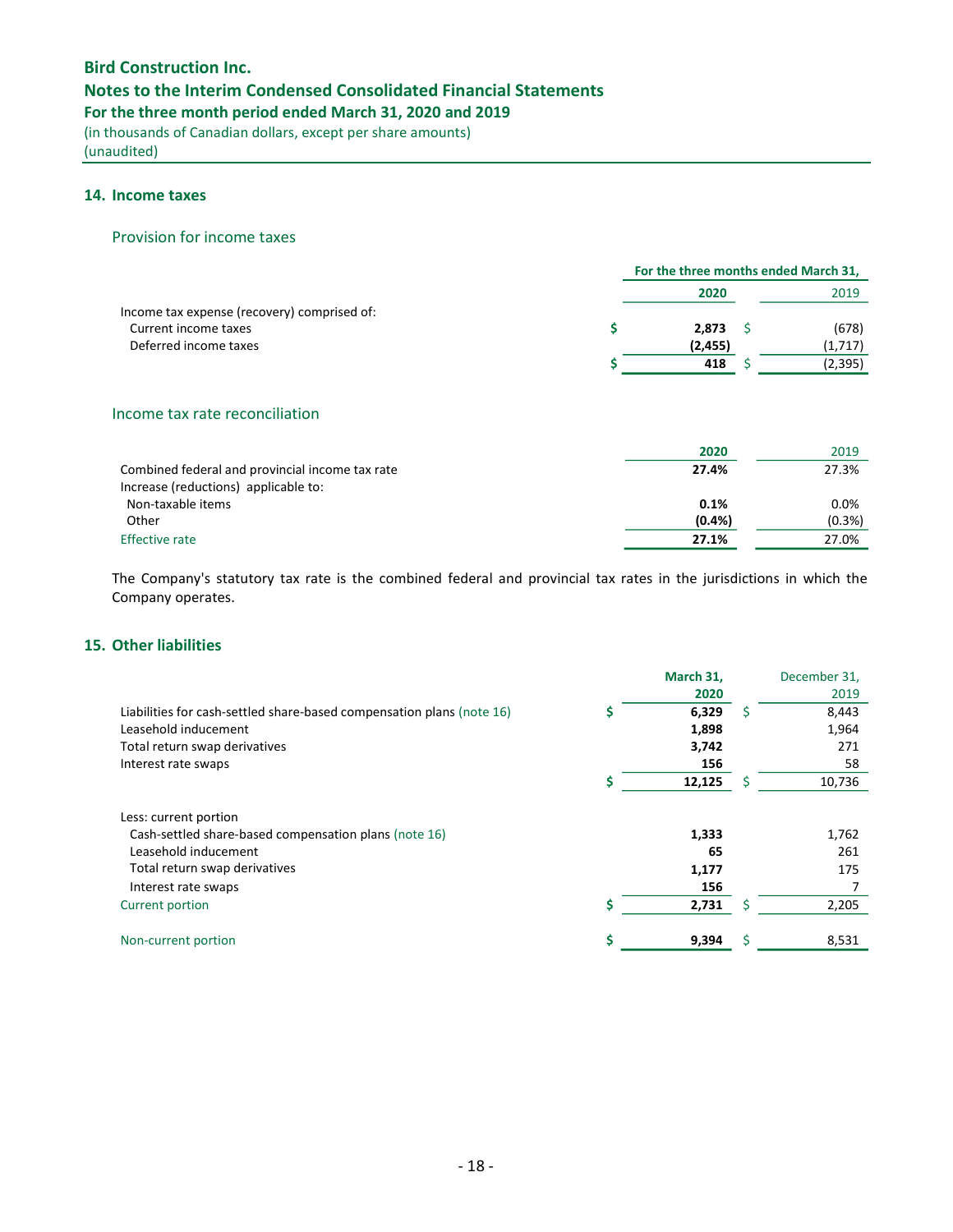## Notes to the Interim Condensed Consolidated Financial Statements

For the three month period ended March 31, 2020 and 2019

(in thousands of Canadian dollars, except per share amounts) (unaudited)

### 16. Share-based compensation plans

#### Stock option plan

Details of changes in the balance of stock options outstanding are as follows:

|                                  | <b>Number of</b> | Weighted                 |
|----------------------------------|------------------|--------------------------|
|                                  | stock options    | average                  |
|                                  | outstanding      | exercise price           |
| Outstanding at December 31, 2019 | 100.000          | 11.87                    |
| Expired during the period        | -                | $\overline{\phantom{0}}$ |
| Outstanding at March 31, 2020    | 100.000          | 11.87                    |

The following table summarizes information about stock options outstanding and exercisable as at March 31, 2020:

|                       | Number of<br>stock<br>options<br>issued and<br>outstanding | Number of<br>stock<br>options<br>exercisable | <b>Exercise</b><br>price | Weighted<br>average<br>fair value<br>of the<br>option | <b>Expiry</b><br>date  | Remaining<br>contractual<br>life (years) |
|-----------------------|------------------------------------------------------------|----------------------------------------------|--------------------------|-------------------------------------------------------|------------------------|------------------------------------------|
| January 1, 2015 Grant | 100.000                                                    | 100.000                                      | 11.87                    | 1.16                                                  | <b>January 1, 2022</b> | 1.8                                      |

All outstanding options have fully vested. There was no stock-based compensation expense recognized during the three month period ended March 31, 2020 (March 31, 2019 - \$nil).

## Medium term incentive plan ("MTIP"), Equity incentive plan ("EIP") and Deferred share unit ("DSU") plan

|                                                             |    | March 31, |    | December 31, |
|-------------------------------------------------------------|----|-----------|----|--------------|
|                                                             |    | 2020      |    | 2019         |
| <b>MTIP liability</b>                                       | \$ | 810       | \$ | 1,069        |
| EIP liability                                               |    | 3,022     |    | 3,925        |
| <b>DSU liability</b>                                        |    | 2,497     |    | 3,449        |
| Liabilities for cash-settled share-based compensation plans |    | 6,329     |    | 8,443        |
| Less: current portion                                       |    |           |    |              |
| <b>MTIP</b> liability                                       |    | 182       |    | 257          |
| EIP liability                                               |    | 1,151     |    | 1,505        |
| Current portion                                             | Ś  | 1,333     | \$ | 1,762        |
| Non-current portion                                         | \$ | 4,996     | Ś  | 6,681        |

The Company has recognized a loss on its TRS derivatives for the three month period ended March 31, 2020 of \$3,470 (March 31, 2019 - gain of \$2,445).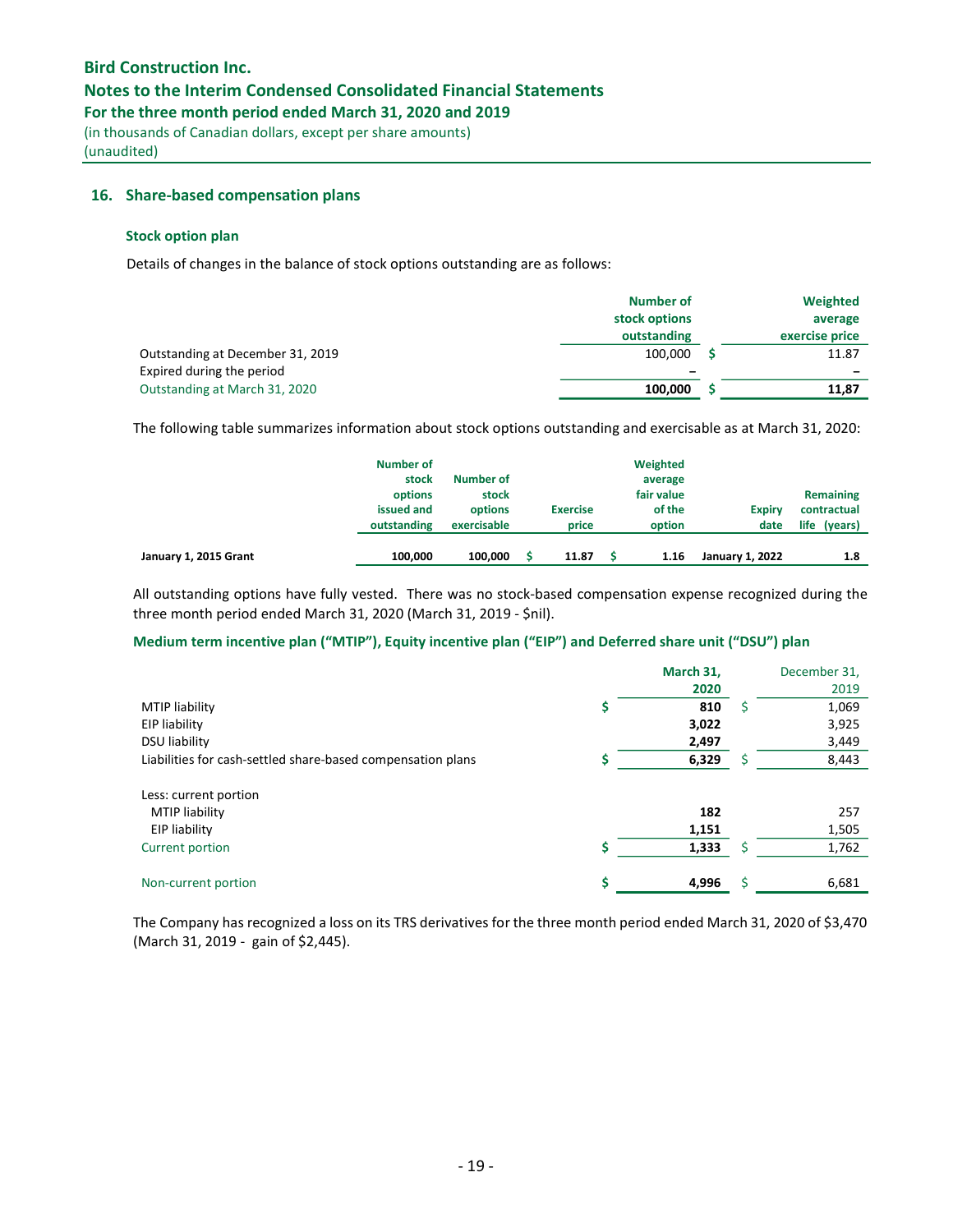## Notes to the Interim Condensed Consolidated Financial Statements

For the three month period ended March 31, 2020 and 2019

(in thousands of Canadian dollars, except per share amounts) (unaudited)

## 17. Shareholders' capital

The Company is authorized to issue an unlimited number of common shares and has 42,516,853 issued and outstanding common shares as at March 31, 2020. The Company is authorized to issue preference shares in series with rights set by the Board of Directors, up to a balance not to exceed 35% of the outstanding common shares.

|                                               | Number of<br>shares | <b>Amount</b> |
|-----------------------------------------------|---------------------|---------------|
| Balance, March 31, 2020 and December 31, 2019 | 42,516,853          | 42.527        |

## 18. Earnings per share

Details of the calculation of earnings per share are as follows:

| For the three months ended March 31, |  |            |  |
|--------------------------------------|--|------------|--|
| 2020                                 |  | 2019       |  |
| 1,123                                |  | (6, 466)   |  |
|                                      |  |            |  |
| 42,516,853                           |  | 42,516,853 |  |
|                                      |  |            |  |
| 42,516,853                           |  | 42,516,853 |  |
|                                      |  |            |  |
| 0.03                                 |  | (0.15)     |  |
|                                      |  |            |  |

At March 31, 2020, 100,000 options (December 31, 2019 - 100,000 options) were excluded from the diluted weighted average number of common shares calculation as their effect would have been anti-dilutive.

## 19. Provisions

|                                       | Warranty<br>claims and<br>other | Legal             | <b>Total</b> |
|---------------------------------------|---------------------------------|-------------------|--------------|
| Balance, December 31, 2019            | 5,218                           | 2,545             | 7,763        |
| Provisions made during the period     | 6,201                           | 4,986             | 11,187       |
| Provisions used during the period     | (3, 477)                        | (26)              | (3,503)      |
| Provisions reversed during the period | (1, 348)                        | $\left( 4\right)$ | (1, 352)     |
| <b>Balance, March 31, 2020</b>        | 6,594                           | 7,501             | 14,095       |

Various claims and litigation arise in the normal course of the construction business. It is management's opinion that adequate provision has been made for any potential settlements relating to such matters and that they will not materially affect the financial position or future operations of the Company.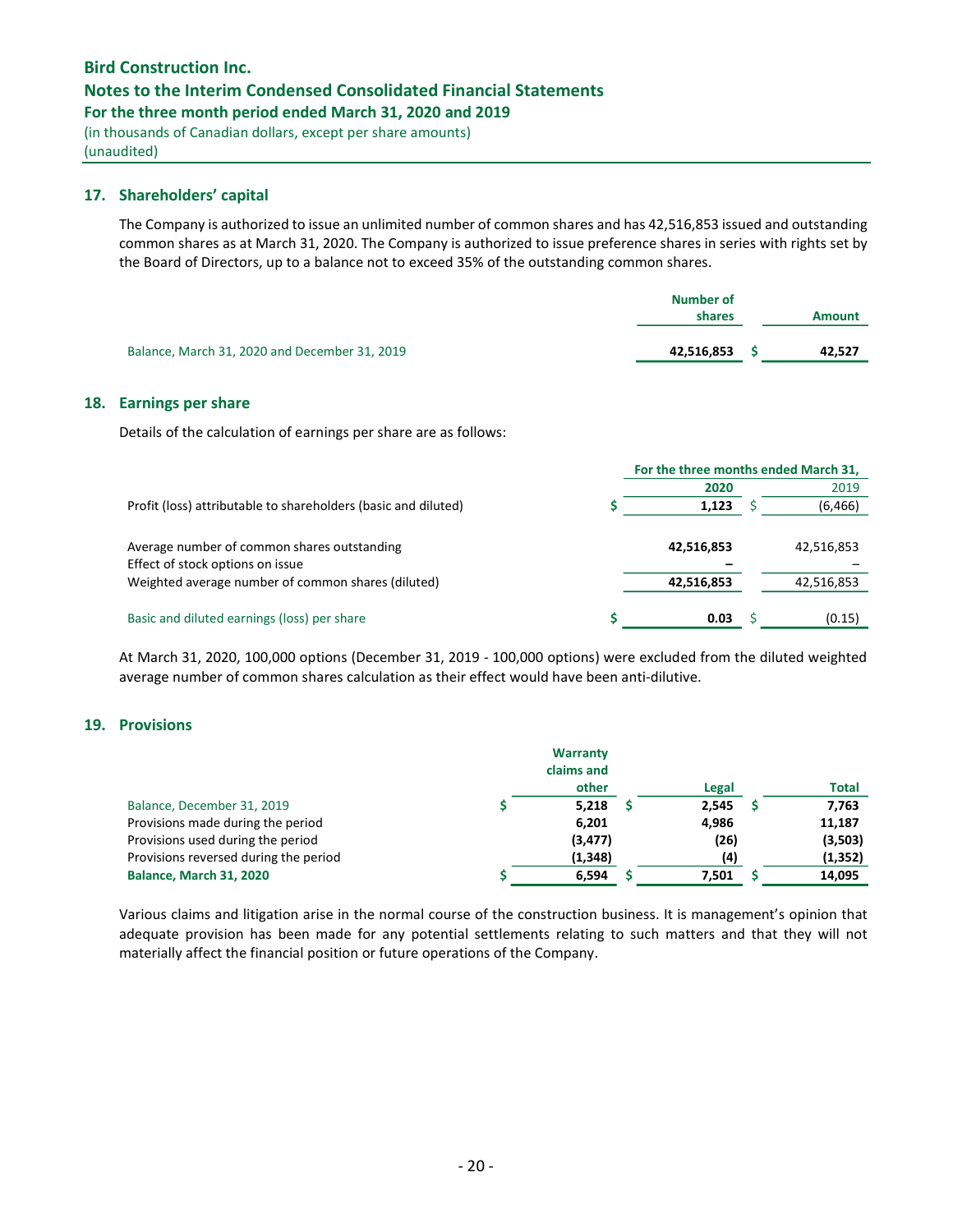## Notes to the Interim Condensed Consolidated Financial Statements

For the three month period ended March 31, 2020 and 2019

(in thousands of Canadian dollars, except per share amounts) (unaudited)

## 20. Finance income

|                 | For the three months ended March 31, |  |      |  |
|-----------------|--------------------------------------|--|------|--|
|                 | 2020                                 |  | 2019 |  |
| Interest income | 766                                  |  | 578  |  |
|                 |                                      |  |      |  |

## 21. Finance and other costs

|                                                     | For the three months ended March 31, |  |       |  |
|-----------------------------------------------------|--------------------------------------|--|-------|--|
|                                                     | 2020                                 |  | 2019  |  |
| Interest on loans and borrowings                    | 872                                  |  | 414   |  |
| Interest on ROU liabilities                         | 171                                  |  | 223   |  |
| Loss on interest rate swaps (note 7 and note 15)    | 921                                  |  | 459   |  |
| Interest on non-recourse project financing (note 7) | 1,060                                |  | 221   |  |
| Other                                               | 70                                   |  | 135   |  |
|                                                     | 3.094                                |  | 1,452 |  |

## 22. Commitments and contingencies

## **Commitments**

Outstanding surety lien bonds issued on behalf of the Company in connection with liens by subcontractors and suppliers at March 31, 2020 totalled \$59,268 (December 31, 2019 - \$56,606). The Company has acquired minority equity interests in a number of PPP concession entities (note 10), which requires the Company to make \$5,820 in future capital injections. These commitments have been secured by letters of credit totalling \$5,859 (December 31, 2019 - \$5,859).

#### **Contingencies**

The Company is contingently liable for the usual contractor's obligations relating to performance and completion of construction contracts. These include the Company's contingent liability for the performance obligations of its subcontractors. Where possible and appropriate, the Company obtains performance bonds, subcontract/supplier insurance or alternative security from subcontractors. However, where this is not possible, the Company is exposed to the risk that subcontractors will fail to meet their performance obligations. In that eventuality, the Company would be obliged to complete the subcontractor's contract, generally by engaging another subcontractor, and the cost of completing the work could exceed the original subcontract price. The Company makes appropriate provision in the financial statements for all known liabilities relating to subcontractor defaults.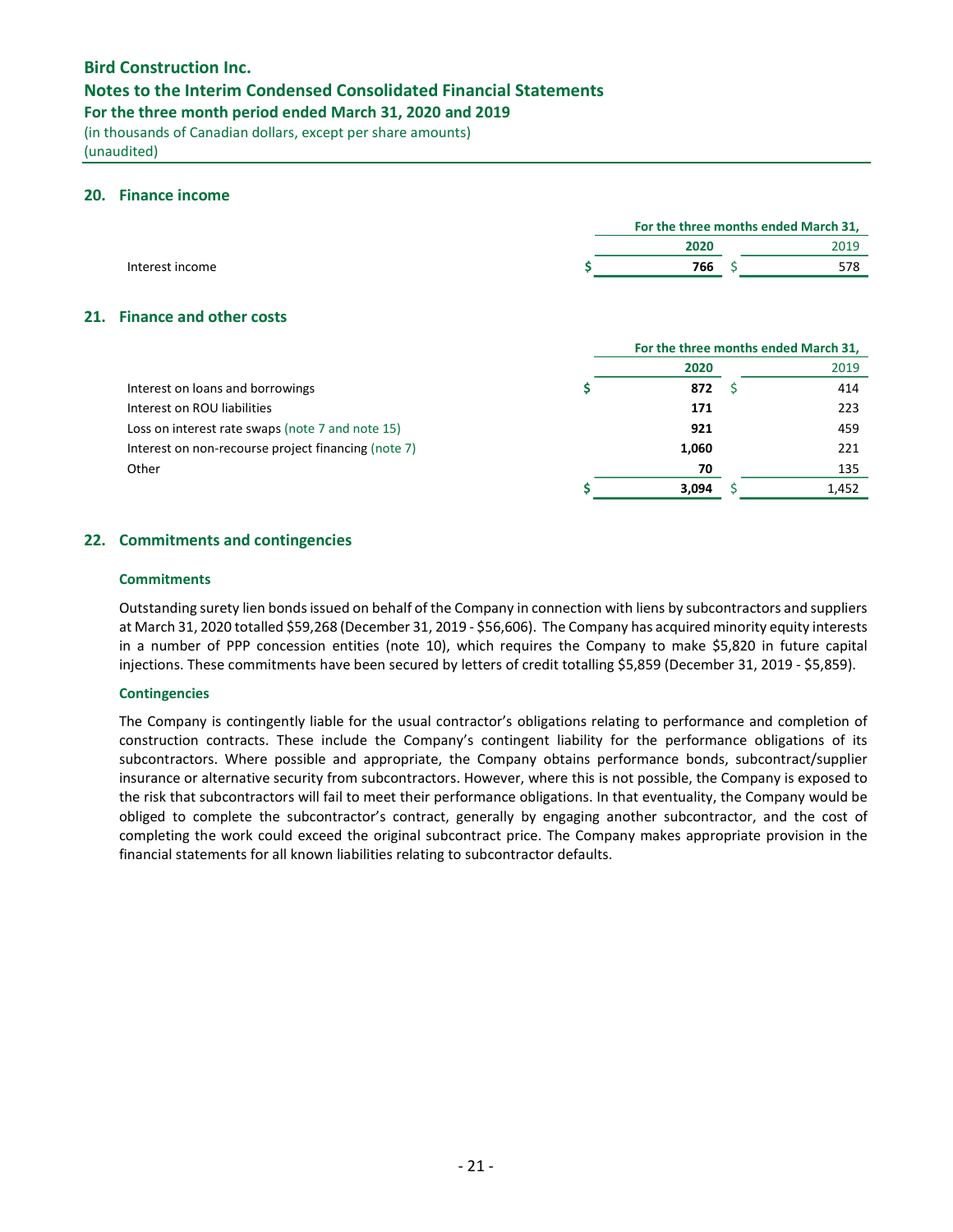## Notes to the Interim Condensed Consolidated Financial Statements

For the three month period ended March 31, 2020 and 2019

(in thousands of Canadian dollars, except per share amounts) (unaudited)

## 23. Other cash flow information

|                                                                      |           |   | For the three months ended March 31, |
|----------------------------------------------------------------------|-----------|---|--------------------------------------|
| Changes in non-cash working capital relating to operating activities | 2020      |   | 2019                                 |
| Accounts receivable                                                  | 12.639    | S | 23,069                               |
| Contract assets                                                      | 7.989     |   | (4, 475)                             |
| Contract assets – alternative finance projects <sup>*</sup>          | (27, 112) |   | (4, 162)                             |
| Prepaid expenses                                                     | 286       |   | (76)                                 |
| Inventory and other assets                                           | (2, 333)  |   | 157                                  |
| Accounts payable                                                     | (51, 716) |   | (82, 859)                            |
| <b>Contract liabilities</b>                                          | (15, 396) |   | 15,035                               |
| Provisions                                                           | 6,332     |   | 1,085                                |
|                                                                      | (69, 311) |   | (52, 226)                            |

\* Contract assets – alternative finance project changes are driven by design-build-finance projects. Refer to note 7 for loan proceeds to fund contract assets – alternative finance projects.

|                                               | March 31, | December 31, |
|-----------------------------------------------|-----------|--------------|
| <b>Cash and cash equivalents</b>              | 2020      | 2019         |
| Cash                                          | 31,704    | 36,127       |
| Restricted cash and blocked accounts*         | 15,769    | 10,102       |
| Cash held for joint operations                | 92,932    | 134,015      |
| Bankers' acceptances and short-term deposits* | 3.999     | 90           |
|                                               | 144.404   | 180,334      |

\* Cash, bankers' acceptances and short-term deposits include restricted cash and cash equivalents. These amounts are not available for general operating purposes.

|                                                                       | March 31, | December 31, |
|-----------------------------------------------------------------------|-----------|--------------|
| <b>Restricted cash and cash equivalents</b>                           | 2020      | 2019         |
| Cash and cash equivalents held to support letters of credit (note 13) | 139       | 139          |
| Cash deposited in blocked accounts for special projects (note 7)      | 383       | 212          |
| Restricted cash                                                       | 15.336    | 9.841        |
|                                                                       | 15.858    | 10.192       |

#### Support for Letters of Credit

In the normal course of business, the Company issues letters of credit on certain projects to guarantee its performance. These projects are typically design-build contracts relating to PPP arrangements and other major construction projects. In certain instances, the letters of credit are supported by the hypothecation of cash and cash equivalents that are not available for general corporate purposes (note 13).

#### Blocked Accounts

The terms of non-recourse project financing require scheduled loan advances to be deposited in a blocked bank account which cannot be accessed directly by the Company for general corporate purposes. Upon recommendation by the lender's technical advisor, cash is released monthly from the blocked account and paid to the Company based on the progress made on the related construction project. Once PPP projects that only involve short term financing reach final completion and the debt is repaid, any remaining amounts in the project accounts become unrestricted and available for general corporate purposes.

#### Restricted Cash

Under the Construction Act in Ontario, a bank account has been established for the benefit of persons who have supplied services or materials to the improvement for specific projects subject to the legislation. The funds remain in the account until all subcontractors, suppliers and direct labour are paid, as appropriate.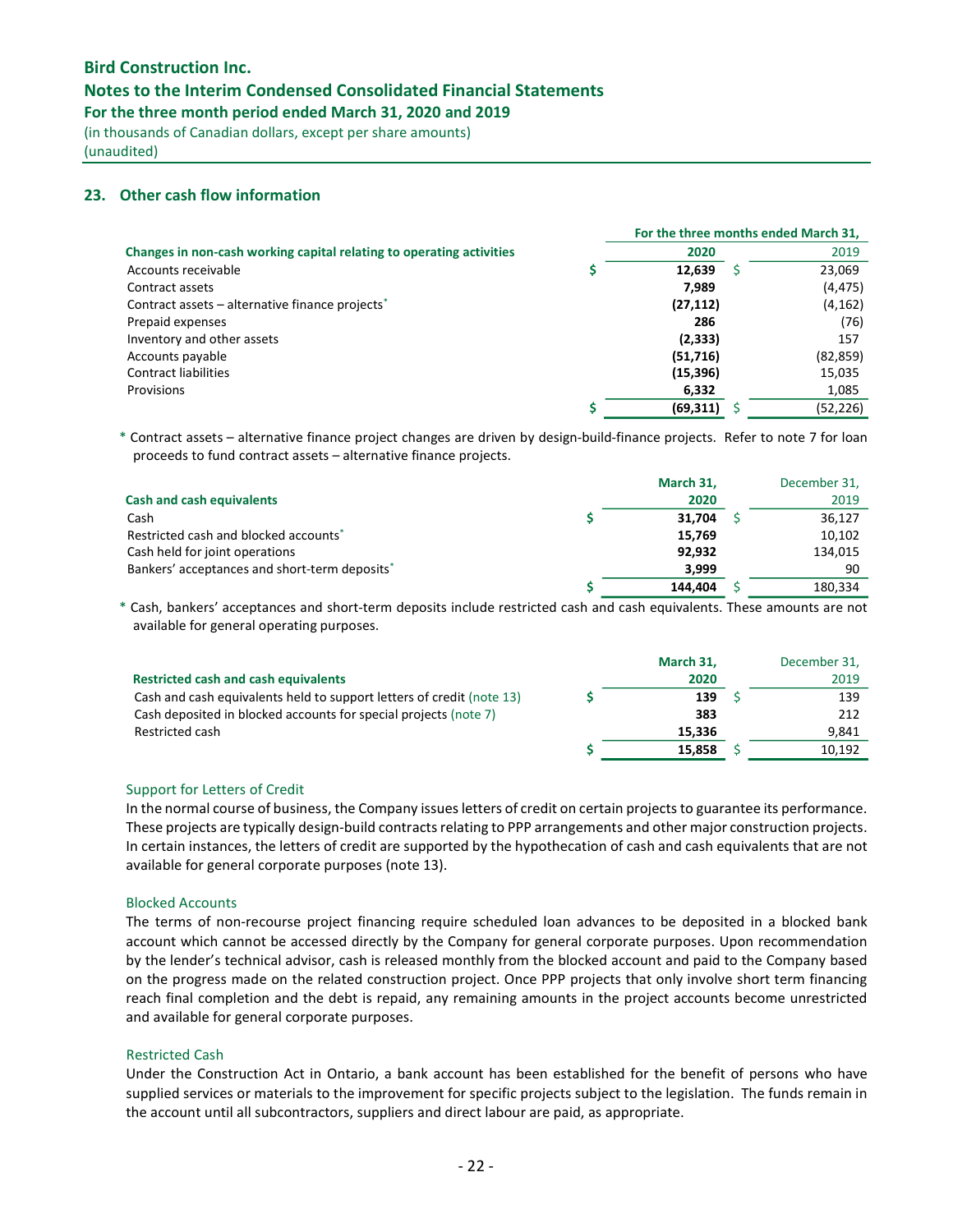## Notes to the Interim Condensed Consolidated Financial Statements

For the three month period ended March 31, 2020 and 2019

(in thousands of Canadian dollars, except per share amounts) (unaudited)

### 24. Financial instruments

Classification and fair value of financial instruments

|                                                            |    | March 31,  |    | December 31, |
|------------------------------------------------------------|----|------------|----|--------------|
|                                                            |    | 2020       |    | 2019         |
| Financial instruments at fair value through profit or loss |    |            |    |              |
| Non-recourse project financing – interest rate swaps       | \$ | (1, 499)   | \$ | (676)        |
| Interest rate swaps                                        |    | (156)      |    | (58)         |
| Total return swap derivatives                              |    | (3, 742)   |    | (271)        |
|                                                            | Ś  | (5, 397)   | \$ | (1,005)      |
| <b>Financial assets and financial liabilities</b>          |    |            |    |              |
| <b>Financial assets</b>                                    |    |            |    |              |
| Cash and cash equivalents (note 23)                        | \$ | 144.404    | Ŝ. | 180,334      |
| Accounts receivable                                        |    | 400,923    |    | 413,649      |
| Other non-current assets                                   |    | 7,047      |    | 6,608        |
|                                                            | Ś  | 552,374    | Ś  | 600,591      |
| <b>Financial liabilities</b>                               |    |            |    |              |
| Accounts payable                                           | \$ | (368, 207) | Ŝ. | (419, 923)   |
| Dividends payable to shareholders                          |    | (1, 382)   |    | (1, 382)     |
| Non-recourse project financing - loan facilities (note 7)  |    | (103, 829) |    | (84, 698)    |
| Loans and borrowings                                       |    | (55, 243)  |    | (40, 621)    |
| Right-of-use liabilities                                   |    | (29, 867)  |    | (31, 100)    |
|                                                            | Ś  | (558, 528) | Ś  | (577, 724)   |
| <b>Total financial instruments</b>                         | \$ | (11, 551)  | Ś  | 21,862       |

The fair value of the loans and borrowings and ROU liabilities approximate their carrying values on a discounted cash flow basis as the majority of these obligations bear interest at market rates. The fair values of the remaining financial instruments approximate their carrying value due to their relatively short periods to maturity.

#### Risk Management

In the normal course of business, the Company is exposed to several risks related to financial instruments that can affect its operating performance. These risks and the actions taken to manage them are as follows:

#### i. Credit Risk

Credit risk relates to the risk of financial loss to the Company if a customer or counterparty to a financial instrument fails to meet their contractual obligation.

With respect to accounts receivable, concentration of credit risk is limited due to the geographic dispersion of revenues and a diversified customer base. Before entering into any construction contract and during the course of the construction project, the Company goes to considerable lengths to satisfy itself that the customer has adequate resources to fulfil its contractual payment obligations as construction work is completed. If a customer was unable or unwilling to pay the amount owing, the Company will generally have a right to register a lien against the project that will normally provide some security that the amount owed would be realized.

Bankers' acceptances, short-term deposits and short-term investments are subject to minimal credit risk as they are placed with only major Canadian financial institutions. As is reasonably practical, these investments are placed with several different Canadian financial institutions, thereby reducing the Company's exposure to a default by any one financial institution.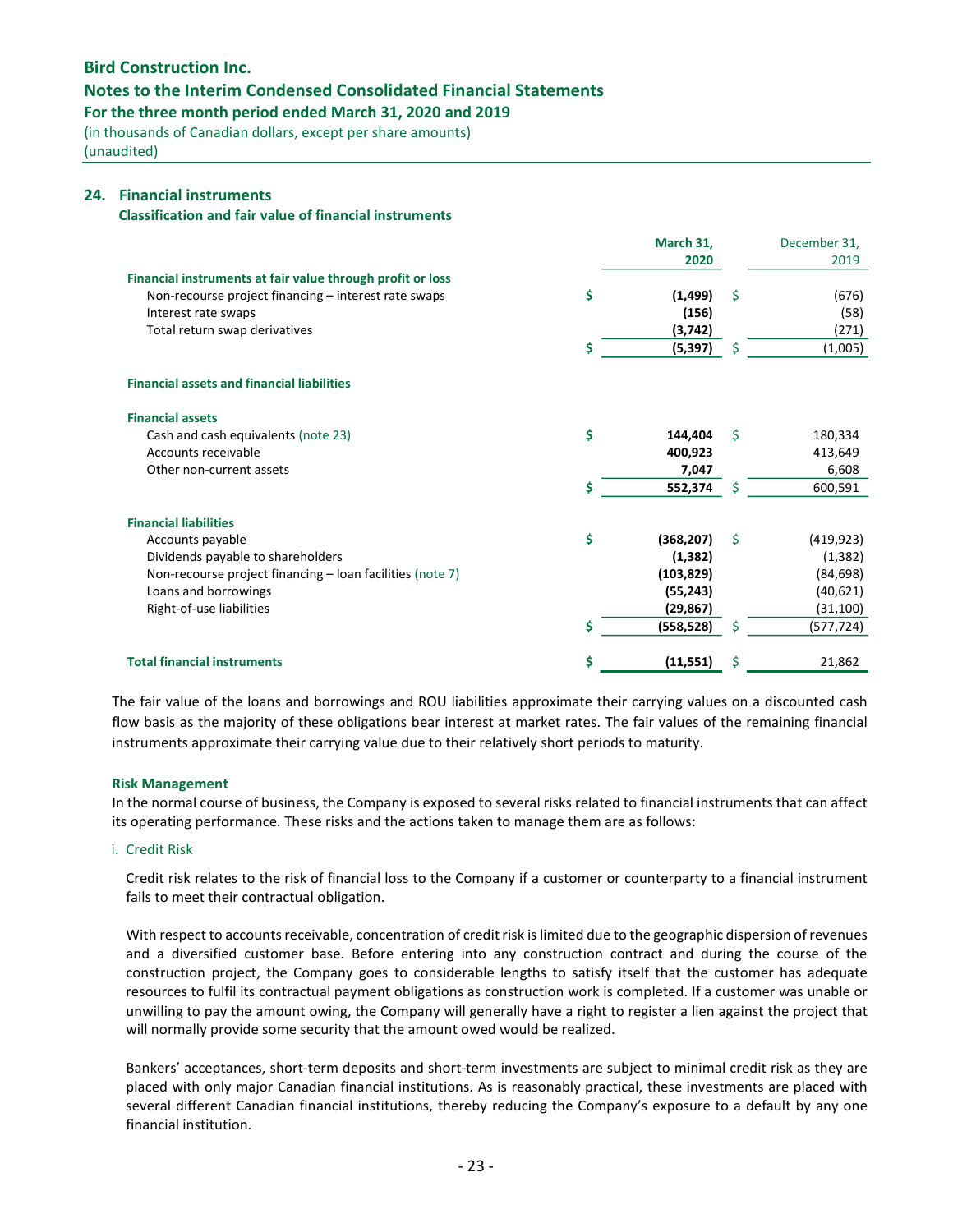# Bird Construction Inc. Notes to the Interim Condensed Consolidated Financial Statements For the three month period ended March 31, 2020 and 2019

(in thousands of Canadian dollars, except per share amounts) (unaudited)

> At March 31, 2020, accounts receivable outstanding for greater than 90 days and considered past due by the Company's management represent 17.2% (December 31, 2019 – 17.1%) of the balance of progress billings on construction contracts receivable. Management has recorded an allowance of \$1,542 (December 31, 2019 - \$1,538) against these past due receivables, net of amounts recoverable from others.

|                                | <b>Amounts past due</b> |  |                              |  |                   |  |                      |
|--------------------------------|-------------------------|--|------------------------------|--|-------------------|--|----------------------|
|                                | Up to 12<br>months      |  | Over <sub>12</sub><br>months |  | March 31,<br>2020 |  | December 31,<br>2019 |
| Trade receivables              | 31.454                  |  | 16,849                       |  | 48,303            |  | 47.174               |
| Impairment                     | (85)                    |  | (1, 457)                     |  | (1, 542)          |  | (1, 538)             |
| <b>Total Trade receivables</b> | 31,369                  |  | 15,392                       |  | 46,761            |  | 45,636               |

The movement in the allowance for impairment in respect of loans and receivables during the period was as follows:

|                              | March 31,<br>2020 | December 31,<br>2019 |
|------------------------------|-------------------|----------------------|
| Balance, beginning of period | 1,538             | 1,271                |
| Impairment loss recognized   | 120               | 313                  |
| Amounts written off          | (116)             |                      |
| Impairment loss reversed     |                   | (46)                 |
| Balance, end of period       | 1,542             | 1,538                |

#### ii. Liquidity risk

Liquidity risk relates to the risk that the Company will not be able to meet its financial obligations as they fall due.

The Company has working capital of \$75,033 which is available to support surety requirements related to construction projects. As a component of working capital, the Company maintains significant balances of cash and cash equivalents and investments in liquid securities. These investments, less \$139 hypothecated to support outstanding letters of credit and \$15,719 held in restricted accounts, are available to meet the financial obligations of the Company as they come due.

The Company has a committed line of credit of \$85,000 available to finance operations and issue letters of credit. As at March 31, 2020, the Company has drawn \$15,000 on the facility and has \$28,299 letters of credit outstanding on the facility. The committed line of credit is available until December 31, 2022.

The Company has a committed revolving term loan facility totalling \$35,000 for the purpose of financing acquisitions and for working capital advances in support of major projects. As of March 31, 2020, the Company has drawn \$26,250 on the facility. Also, the Company and its subsidiaries have \$35,000 in equipment facilities, of which \$13,993 is outstanding at March 31, 2020.

Subsidiaries of the Company have established operating lease lines of credit for \$31,800 with the financing arms of major heavy equipment suppliers to finance operating equipment leases. At March 31, 2020, the subsidiaries have used \$11,140 under these facilities. In addition, the Company has letters of credit facilities totalling \$80,000 available for issuing letters of credit for which \$4,615 was drawn at March 31, 2020. Additional draws on this line require hypothecation of additional securities or cash deposits. Cash collateralization may not be required for certain letters of credit with an export component as the Company has entered into an agreement with EDC to provide performance security guarantees for letters of credit issued that meet their criteria. The Company believes it has access to sufficient funding through the use of these facilities to meet foreseeable operating requirements.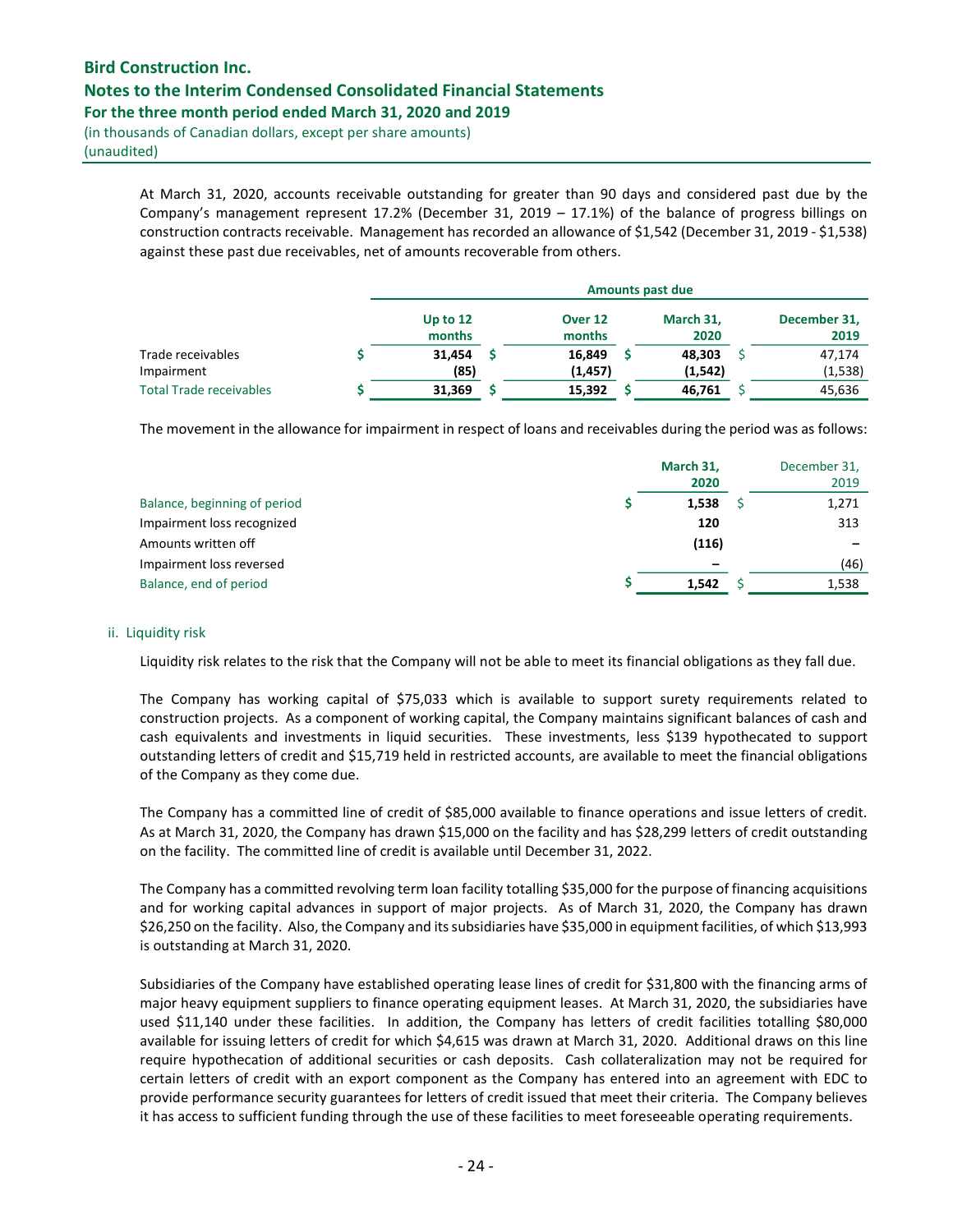# Bird Construction Inc. Notes to the Interim Condensed Consolidated Financial Statements For the three month period ended March 31, 2020 and 2019

(in thousands of Canadian dollars, except per share amounts) (unaudited)

> Principal repayments due on the loans and borrowings and non-recourse project financing are disclosed in notes 13 and 7, respectively. As disclosed in notes 15 and 16, payments required pursuant to the Company's MTIP granted in 2017, 2018 and 2019 are due on the vesting dates of November 2020, November 2021 and November 2022, respectively, or upon retirement, if earlier. Payments pursuant to the Company's EIP granted in 2017, 2018 and 2019 are due by December 2020, December 2021 and December 2022 respectively. Payments pursuant to the Company's DSU Plan are cash settled when the eligible Director ceases to hold any position within the Company.

#### iii. Market risk

Market risk is the risk that changes in market prices, such as interest rates and equity prices, will affect the Company's income or the value of its holdings in liquid securities.

At March 31, 2020, the interest rate profile of the Company's loans and borrowings and non-recourse project financing was as follows:

|                                                               | March 31,<br>2020 |
|---------------------------------------------------------------|-------------------|
| Fixed-rate facilities                                         | 13,993            |
| Variable-rate facilities                                      | 41,250            |
| Non-recourse project financing facilities                     | 103.922           |
| Total loans and borrowings and non-recourse project financing | 159.165           |

Interest rate risk is the risk that the fair value of future cash flows of a financial instrument will fluctuate because of changes in market interest rates. The Company is exposed to interest rate risk to the extent that its credit facilities and TRS derivatives are based on variable rates of interest. The Company has the option to convert all variable-rate term facilities to fixed-rate term facilities. Interest rate risk on the non-recourse project financing is managed with the objective of reducing the cash flow interest rate risk through the use of interest rate swaps.

As at March 31, 2020, a one percent change in the interest rate applied to the Company's variable rate long-term debt will change annual income before income taxes by approximately \$412.

The Company has certain share-based compensation plans, whereby the values are based on the common share price of the Company. The Company has fixed a portion of the settlement costs of these plans by entering into various TRS derivatives maturing between 2020 and 2022. The TRS derivatives are not designated as a hedge. The change in the value of the TRS derivatives is recorded each quarter based on the difference between the fixed price and the market price of the Company's common shares at the end of each quarter. The TRS derivatives are classified as derivative financial instruments. As at March 31, 2020, a 10 percent change in the share price applied to the Company's TRS derivatives will change income before income taxes by approximately \$629.

#### iv. Currency risk

Currency risk is the risk that fluctuations in currency exchange rates will affect the Company's net income. The Company uses foreign currency to settle payments to vendors and subcontractors in the foreign currency. A 10% movement in the Canadian and U.S. dollar exchange rate would have changed income by approximately \$86.